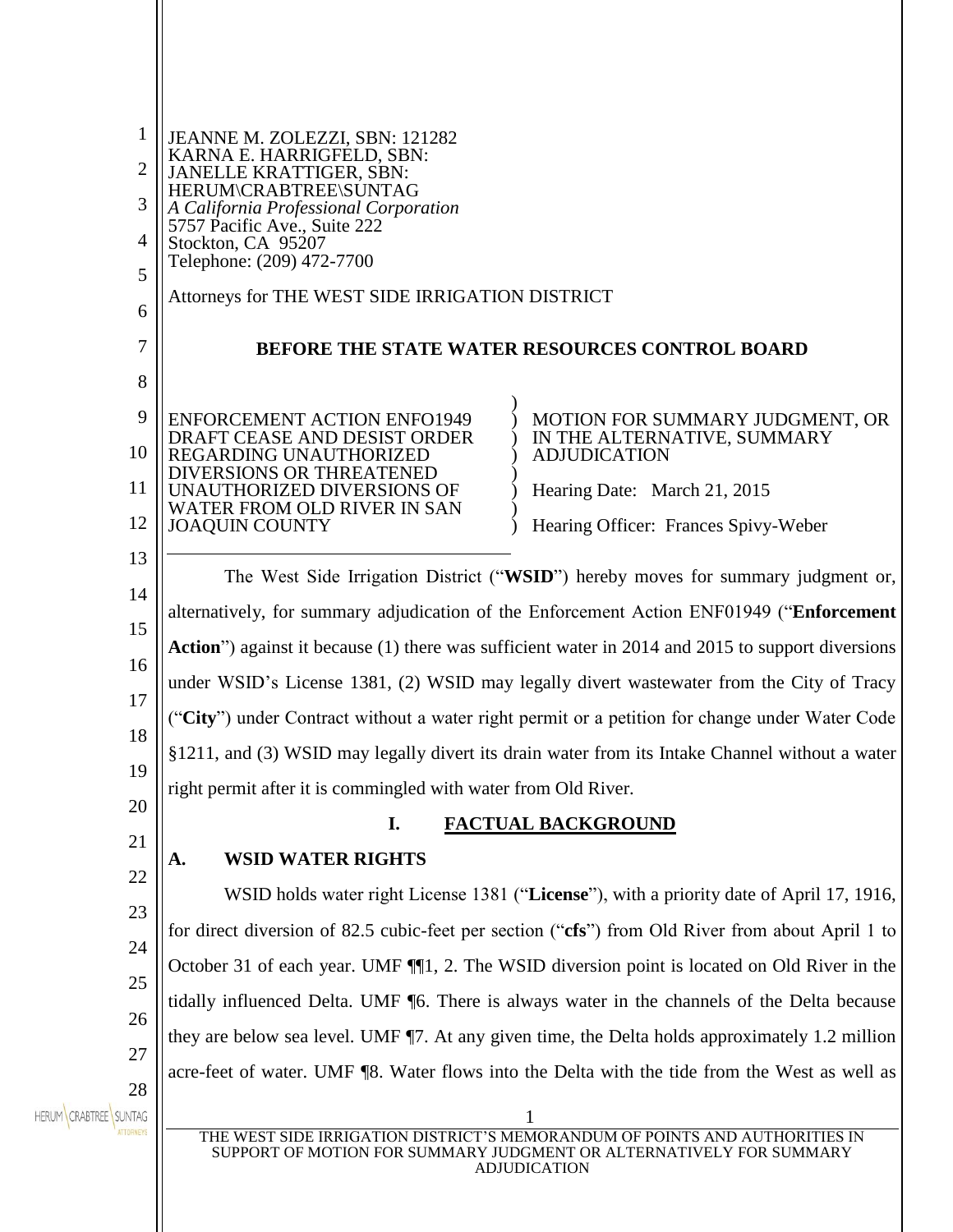1 2 from east side tributary streams. UMF ¶9. Inflow from the tributary streams, once having entered the Delta, will reside in the Delta for up to several months during dry periods. UMF ¶10.

3 4 5 6 7 8 9 WSID diverts water through a dredged intake channel off of Old River, which is approximately 1.5 miles long. ("**Intake Canal**"). UMF ¶5. The water diverted by WSID from Old River is "largely return flow from diversions father upstream and water reaching the San Joaquin delta from Sacramento River through Georgiana Slough and other inter-delta channels". UMF ¶3. Water moves slowly in the flat gradient Intake Canal, which is affected by tides of about 4 feet, and the depth in the Intake Canal varies from 4 feet to 8 feet deep depending on tides. UMF ¶11.

10 11 12 13 14 15 WSID's License was issued in 1933 based upon the water placed to beneficial use in 1930, 1931 and 1932. UMF ¶4. In 1931 the majority of the water at the WSID point of diversion during the irrigation season was from the Sacramento River and had entered the Delta in the prior three months. UMF ¶12. Similarly, in 2015, the majority of the water at the WSID point of diversion during the irrigation season was from the Sacramento River and had entered the Delta in the prior three months. UMF ¶13.

16 17 18 19 20 21  $22$ The State Water Project and Central Valley Project, constructed after 1931, have altered flow patterns in the Delta. UMF ¶14. By storing water in the winter and spring and releasing it through the Delta in the summer, the Projects reduce the percentage of Sacramento River water that reaches the Delta in the winter and spring months and increase the percentage of Sacramento River water that reaches the Delta in the summer and fall months. UMF ¶15. Under either circumstance, however, water is always available to WSID's during the irrigation season because of the nature of residence time and tidal influence in the Delta. UMF ¶16.

23

#### **B. CITY OF TRACY TREATED WASTEWATER**

24 25 26 27 28 The City of Tracy operates a wastewater treatment plant and discharges approximately 9 million gallons per day ("**mgd**") of treated wastewater effluent, equivalent to 14 cfs, on a substantially continuous basis into Old River, just upstream from the District's point of diversion under License 1381. UMF ¶¶27, 28. The City obtains water supplies from three sources: (1) South San Joaquin Irrigation District water from the Stanislaus River; (2) United States Bureau

HERUM CRABTREE SUNTAG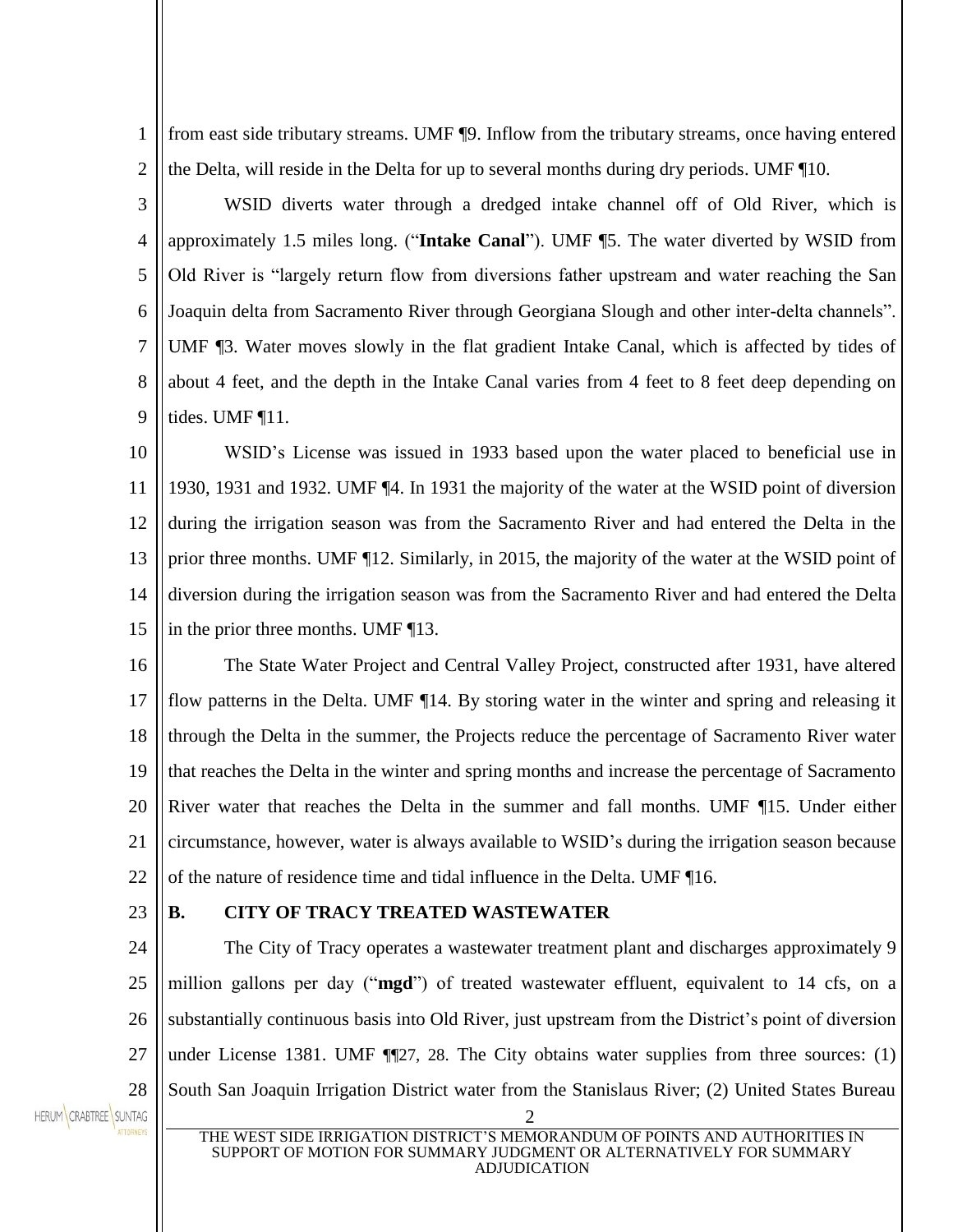1 2 3 4 5 of Reclamation water delivered from the Delta-Mendota Canal; and (3) local groundwater wells, as such the City's treated wastewater discharges are foreign in source and/or foreign in time to the Old River flow. UMF ¶29, 30. The City and WSID entered into agreements in both 2014 and 2015 for WSID to divert the City's wastewater. UMF ¶¶31, 32, 33, 34. WSID diverted some of the City's wastewater in 2014 and none of the City's wastewater in 2015. UMF ¶¶26, 40.

6

# **C. WSID TAILWATER DISCHARGE**

7 8 9 10 11 12 13 14 15 16 WSID owns and controls the Bethany Drain, which runs through its jurisdictional area. UMF ¶21. The Bethany Drain collects drainage water from various sources, including, but not limited to: (1) irrigation return flows from Old River License diversions, (2) shallow groundwater from tile drains from lands within the district, and (3) by contract, municipal drainage from lands within the City of Tracy ("**Drainage Water**"). UMF ¶¶17, 18, 19, 20. WSID controls the Drainage Water in the Bethany Drain, which is foreign in both source and time to the Old River flow, and discharges directly into WSID's intake channel immediately upstream of WSID's diversion pumps. UMF ¶¶17, 21. WSID does not intend to abandon water discharge from the Bethany Drain into the intake channel; rather the intention of the discharge is to enable WSID to pump the water at its diversion pumps. UMF ¶22.

17 18 19 20 21  $22$ 23 Because the District's intake channel is open to Old River, drain water from the Bethany Drain may commingle with Old River water in the intake channel. UMF ¶23. Discharges of water from the Bethany Drain into the intake channel are measured. UMF  $\P$ 24. In 2015 WSID operated its diversion pump to pump out of the Intake Canal the same amount of water that was discharged into the Intake Canal from the Bethany Drain, and at no time after May 21, 2015 did WSID's diversions from the intake channel exceed the inflow into the intake channel from the Bethany Drain. UMF ¶25*.*

24

#### **D. SWRCB WATER AVAILABILITY DETERMINATIONS IN 2015**

25 26 27 28 On May 1, 2015 the SWRCB determined there was no water available for diversion under the License, UMF ¶¶35, 36, 37, a determination based on a spreadsheet methodology that compared supply and demand on a watershed wide basis. UMF ¶38. This methodology did not consider water available to WSID at its point of diversion, the tidal effect in the Delta, or the fact

HERUM CRABTREE SUNTAG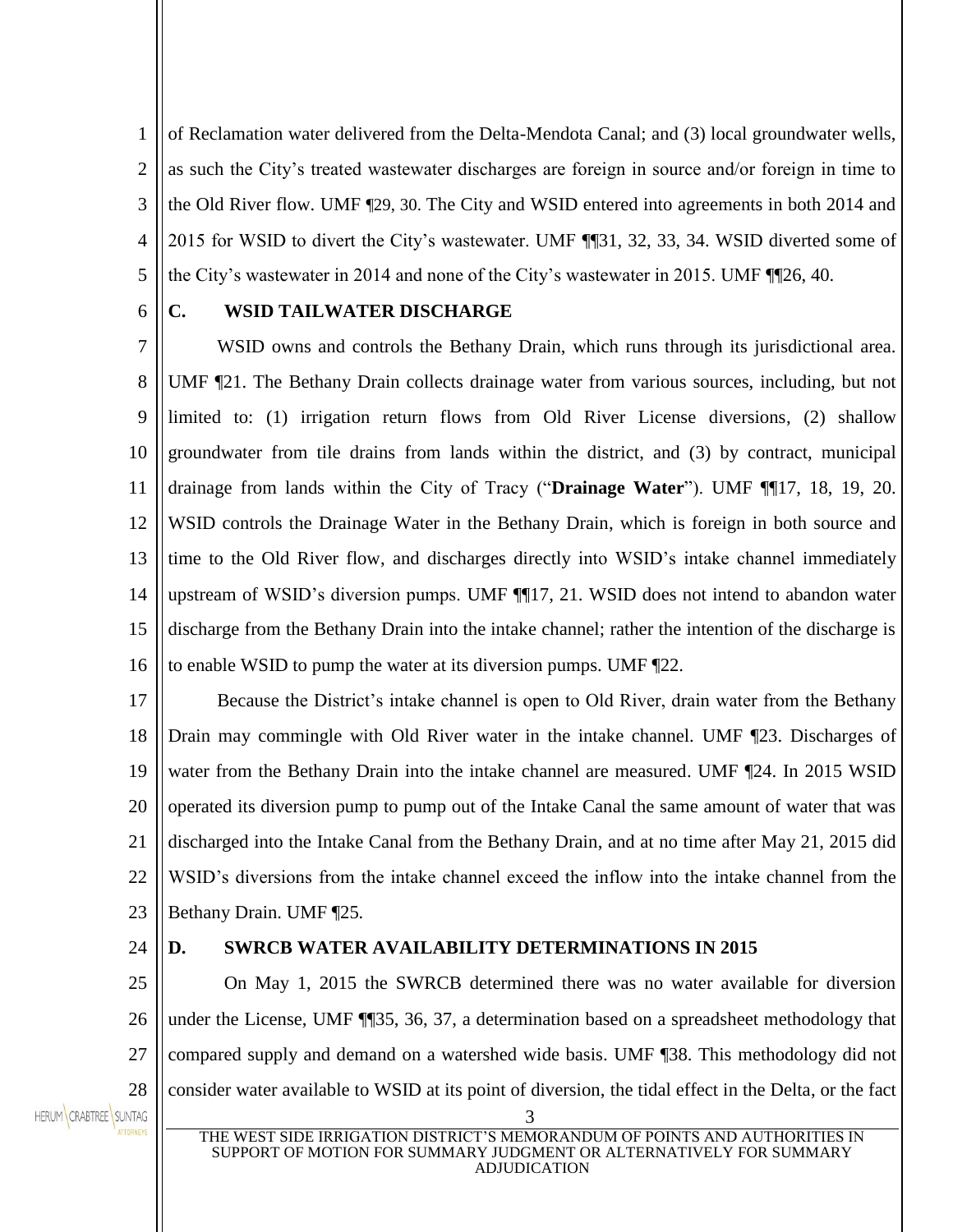1 2 that tributary flow from prior months was still present in the Delta and available for WSID to divert due to Delta hydrodynamics and residence time. UMF ¶39.

3

## **II. LEGAL STANDARD**

4 5 6 7 8 9 A motion for summary judgment shall be granted if (1) there is no triable issue as to any material fact, and (2) the moving party is entitled to judgment as a matter of law. CCP §437c(c). An issue of fact becomes one of law and loses its "triable" character if the undisputed facts leave no room for a reasonable difference of opinion. *Ostayan v. Serrano Reconveyance Company, et al.* (2000) 77 Cal.App.4th 1411, 1418. Summary judgment is appropriate where there is no merit to the action. CCP  $§437c(a)$ .

10 11 12 13 14 15 16 17 18 19 Additionally, a party may move for summary adjudication as to one or more causes of action in the alternative to summary judgment if it contends there is no merit to that cause of action. CCP §437c(f). A defendant has met his burden of showing that there is no merit to a cause of action if that party has proved that one or more elements of the cause of action cannot be established, or that there is a complete defense to that cause of action. CCP  $\S 437c(p)(2)$ . Once the defendant has met that burden, the burden shifts to the plaintiff to show that a triable issue of one or more material facts exists as to that cause of action or a defense thereto. *Id*. The plaintiff may not rely upon the mere allegations or denials of its pleadings to show that a triable issue of material fact exists but, instead, shall set forth the specific facts showing that a triable issue of material facts exists as to that cause of action or a defense thereto. *Id*.

20

21 22

23

24

25

26

27

28

# **III. ARGUMENT**

#### **A. WSID IS ENTITLED TO JUDGMENT AS A MATTER OF LAW REGARDING WATER AVAILABILITY**

The primary source of water available to WSID to divert at its point of diversion on Old River in the summer of 2015 was Sacramento River water that had entered the Delta in prior months. UMF ¶13. Sacramento River water has historically been a source of supply available to WSID under its License. UMF 13. The SWRCB completely ignored this primary source in its analysis of water availability. UMF ¶39. No reasonable person could find that the SWRCB's water availability analysis credible given this omission. The Prosecution Team cannot meet its

HERUM CRABTREE SUNTAG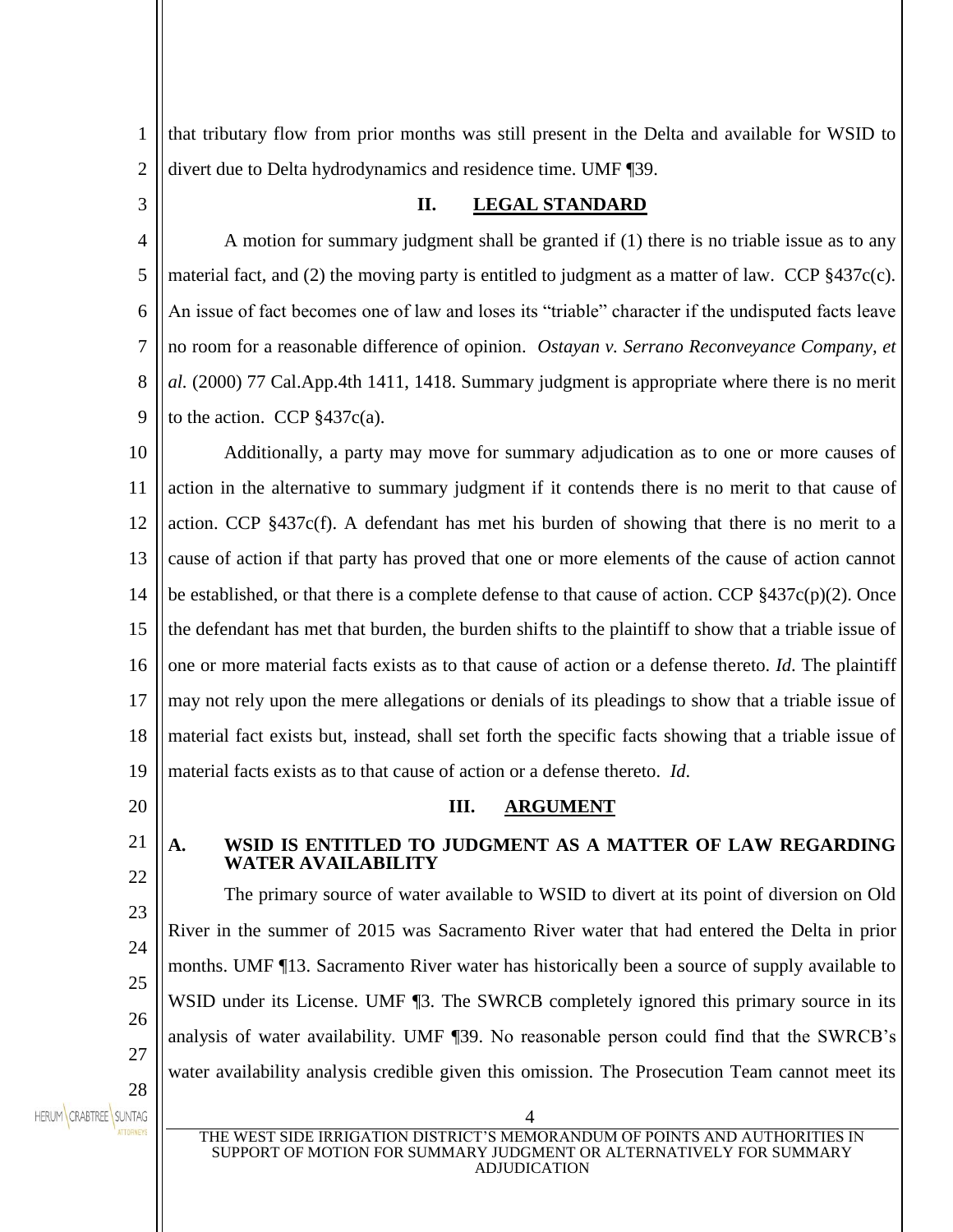1 burden to establish that no water was available to divert for WSID after May 1, 2015.

2

3

#### **B. WSID'S DIVERSION OF WASTEWATER UNDER CONTRACT WITH THE CITY OF TRACY IS PROPER AS A MATTER OF LAW**

4 5 6 7 8 The City holds title to its treated wastewater (Water Code §1210). The City may use a natural watercourse to convey the treated wastewater (Water Code §7075). The City can also agree to allow WSID to divert the water by contract, without SWRCB application, because the diversion does not cause any measurable decrease in flow in the watercourse. (Water Code §1211(b)). Further, because the treated wastewater is not abandoned by the City, it is not subject to appropriation, and no water right permit is required for its diversion.

 $\mathbf Q$ 10

11

12

13

14

24

26

27

1. **The City holds title to its treated wastewater.** The City holds exclusive title to its treated wastewater. See Water Code §1210:

The owner of a waste water treatment plant operated for the purpose of treating wastes from a sanitary sewer system shall hold the exclusive right to the treated waste water as against anyone who has supplied the water discharged into the waste water collection and treatment system. . ."

15 16 17 18 19 20 21 22 23 2. **The City may use Old River to convey its treated wastewater.** Because the City's wastewater is not abandoned, and not subject to appropriation in Old River, the City can convey that water through Old River and WSID can divert it under contract at its point of diversion downstream as authorized by Water Code §7075, which provides: "Water which has been appropriated may be turned into the channel of another stream, mingled with its water, and then reclaimed; but in reclaiming it the water already appropriated by another shall not be diminished". *Emphasis added*. By conveying the wastewater in Old River under contract, the City is not abandoning the water. State Water Board Decision D 1602 at pp. 5 - 6, citing *Burnett v. Whitesides* (1860) 15 Cal. 35.

3. **No SWRCB permit is required because WSID's diversion of the water does** 

25 **not decrease the flow in the watercourse.** Water Code Section 1211 provides:

> (a) Prior to making any change in the point of discharge, place of use, or purpose of use of treated wastewater, the owner of any wastewater treatment plant shall obtain approval of the board for that change. . .

28 HERUM CRABTREE SUNTAG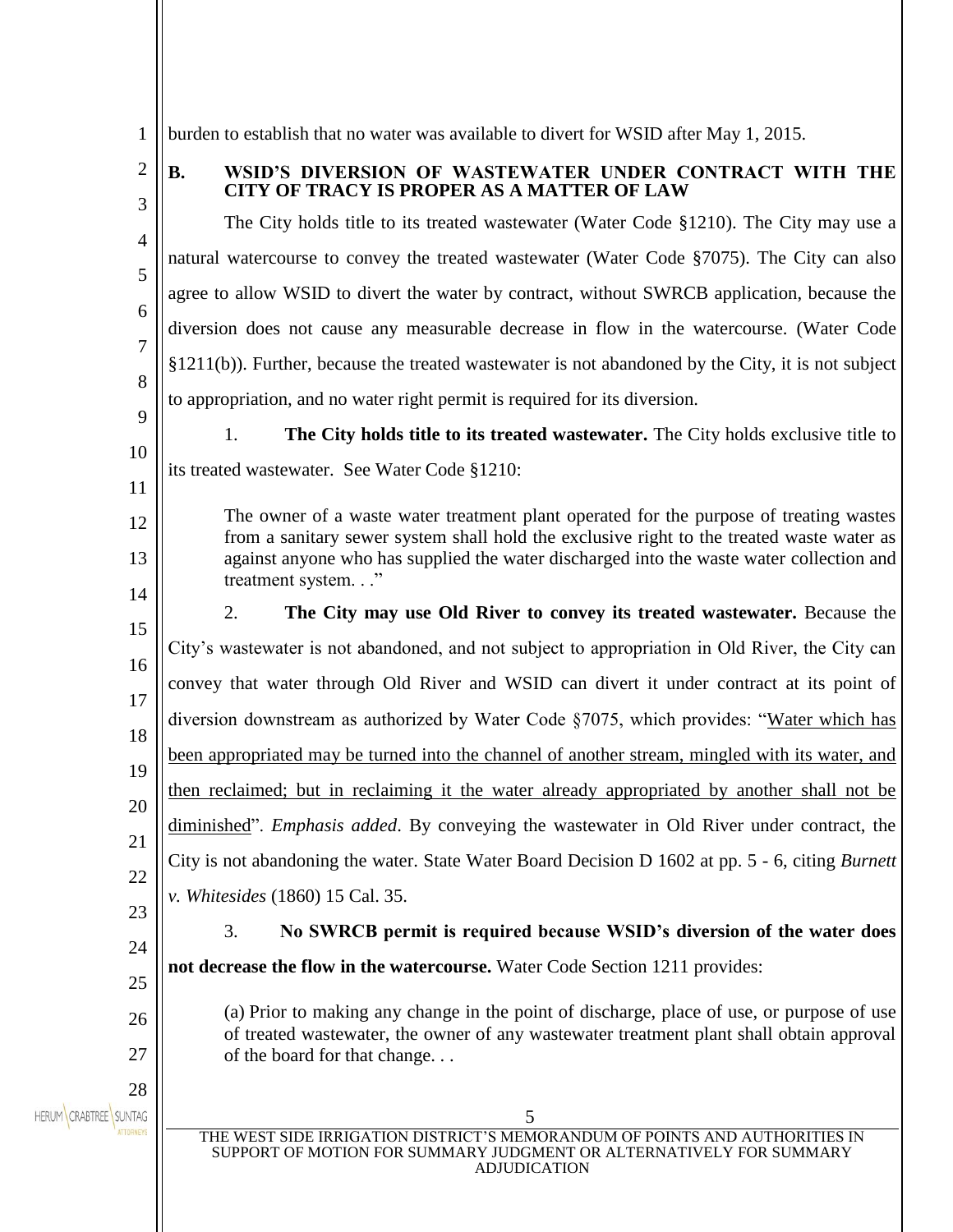(b) Subdivision (a) does not apply to changes in the discharge or use of treated wastewater that do not result in decreasing the flow in any portion of a watercourse.

Section (b) of Water Code Section 1211 was added to State Water Code in 2001 at the request of the State Water Board, which asserted: "Where there is no threat to instream flows or third party water-right holders, requiring [State Water Board] review is an unnecessary burden on wastewater reclamation." UMF ¶44.

6 7 8 9 10 11 12 13 The Prosecution Team has not put forth any credible evidence that diversion of the City's wastewater by WSID decreases the flow of a watercourse. The Prosecution Team did not take any measurements of flow at the WSID point of diversion, or downstream in either direction. UMF ¶41. Instead the Prosecution Team simply assumed that a diversion of 14 cfs by WSID resulted in a corresponding reduction in flow. UMF ¶42. By contrast, WSID's operator did not observe any change in flow in Old River at any time in 2014 when diversions of City of Tracy wastewater were being made under contract, and WSID's expert conducted a scientific study using scientifically accepted Delta modeling tools to determine that no measurable decrease in flow or water levels results from WSID's diversion of 8 to 14 cfs. UMF ¶¶26, 43.

14 15

1

2

3

4

5

16 17 18 19 20 21 22 23 24 25 4. **A separate water right is not required to divert the City's wastewater from Old River because the City has not abandoned the wastewater such that it would be subject to appropriation.** As a matter of law, WSID can divert the City's wastewater pursuant to contract without classifying the diversion of that water as a diversion under WSID's license or being required to obtain a new appropriative permit because the water remains appropriated and is not abandoned. Only water flowing in a natural channel not being applied to beneficial use or not otherwise appropriated, is available for appropriation. Wat. Code Sec. 1201. "Although appropriative rights can attach to any unappropriated water flowing in a stream, previously appropriated water only becomes unappropriated if it is abandoned". State Water Resources Control Board Order No. WR 97-05 at pp. 27-28. "Unappropriated water does not include water being used by others under paramount rights". State Water Board Decision D1635 at p. 26*.*

27 28

HERUM CRABTREE SUNTAG

26

The City's treated wastewater was previously appropriated, has remained under the City's control, and is being conveyed to WSID under contract; thus the water is being applied to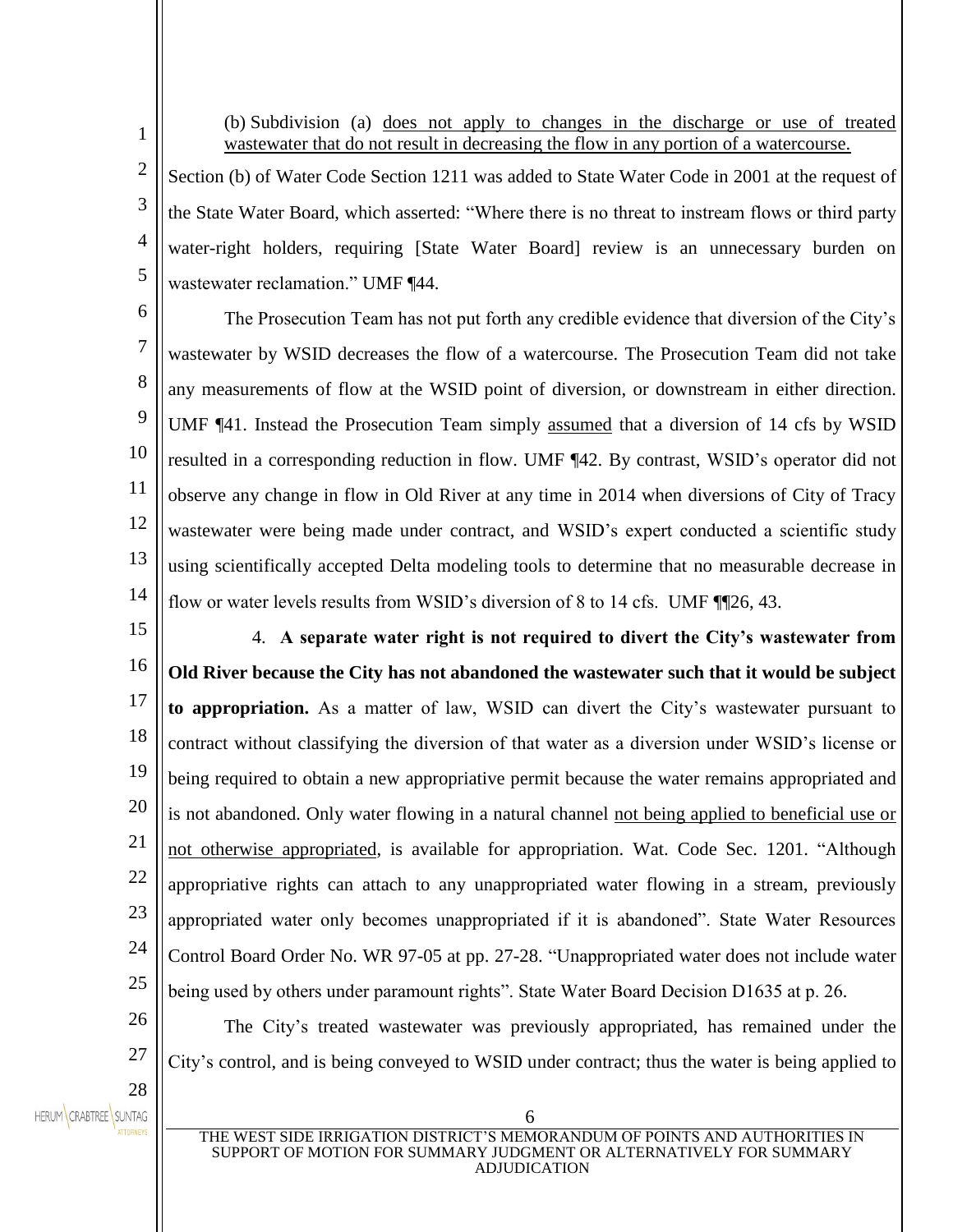1 2 3 4 5 6 7 8 9 beneficial use and remains appropriated. At no time has it reverted to unappropriated water or stopped being applied for a beneficial use. It is also irrelevant that the City previously abandoned the water into the river. ". . .[A]n appropriator . . . that has abandoned water in the past, causing an artificial flow of water, may cease to abandon water as it increases its use of water." State Water Board Order WR 97-05 at p. 28, citing *Stevens v. Oakdale Irrigation District* (1939) 13 Cal.2d 343. An importer of foreign water (the City) is under no legal obligation to continue to import and abandon water for the use of another. See State Water Board Decision D1602 at p. 4; State Water Board Order WR 95-9 at pp. 18-19; *Haun v. De Vaurs* (1950) 97 Cal.App.2d 841, 218 P.2d 996.)

10 11 12 13 14 15 Here, the Prosecution Team admits the City obtains water supplies from three sources: (1) South San Joaquin Irrigation District water delivered from the Stanislaus River (typically the majority of the City's supply); (2) United States Bureau of Reclamation water delivered from the Delta-Mendota Canal; and (3) local groundwater wells (typically the smallest portion of the City's supply), and that the City's treated wastewater discharges are foreign in source and/or foreign in time to the Old River flow. UMF ¶29.

16 17 18 19 20 21 22 23 24 25 The City ceased to abandon the return water and instead chose to dispose of the water through formal written contract, a practice approved by the State Water Board (*See* Order WR 95-9 *supra*, citing *Haun v. DeVaurs* (1950) 97 Cal.App.2d 841). "The intention not to abandon the water turns the stream channel into a mere means of conveyance". State Water Board Decision D 334, at p. 18, citing Weil, *Water Rights in the Western States*, 3rd Edition, Vol. 1, pp. 37 and 38. "The intent to recapture is essential, and without it, the water is abandoned; and as previously set forth, cannot be reclaimed again claimants on the stream, existing at the time the recapture is attempted". State Water Board Decision D 334, *supra*, citing Weil. By entering into this contract to sell its treated wastewater to WSID, the City established its intention to cease abandoning its wastewater and allow WSID to recapture it.

26 27 28 Water Code §§1485 and 1486 provide that specified producers of wastewater "*may* file an application for a permit to appropriate" that water. *Emphasis added.* This language is permissive and not mandatory, and does not impose a requirement upon any diverter to obtain a



THE WEST SIDE IRRIGATION DISTRICT'S MEMORANDUM OF POINTS AND AUTHORITIES IN SUPPORT OF MOTION FOR SUMMARY JUDGMENT OR ALTERNATIVELY FOR SUMMARY ADJUDICATION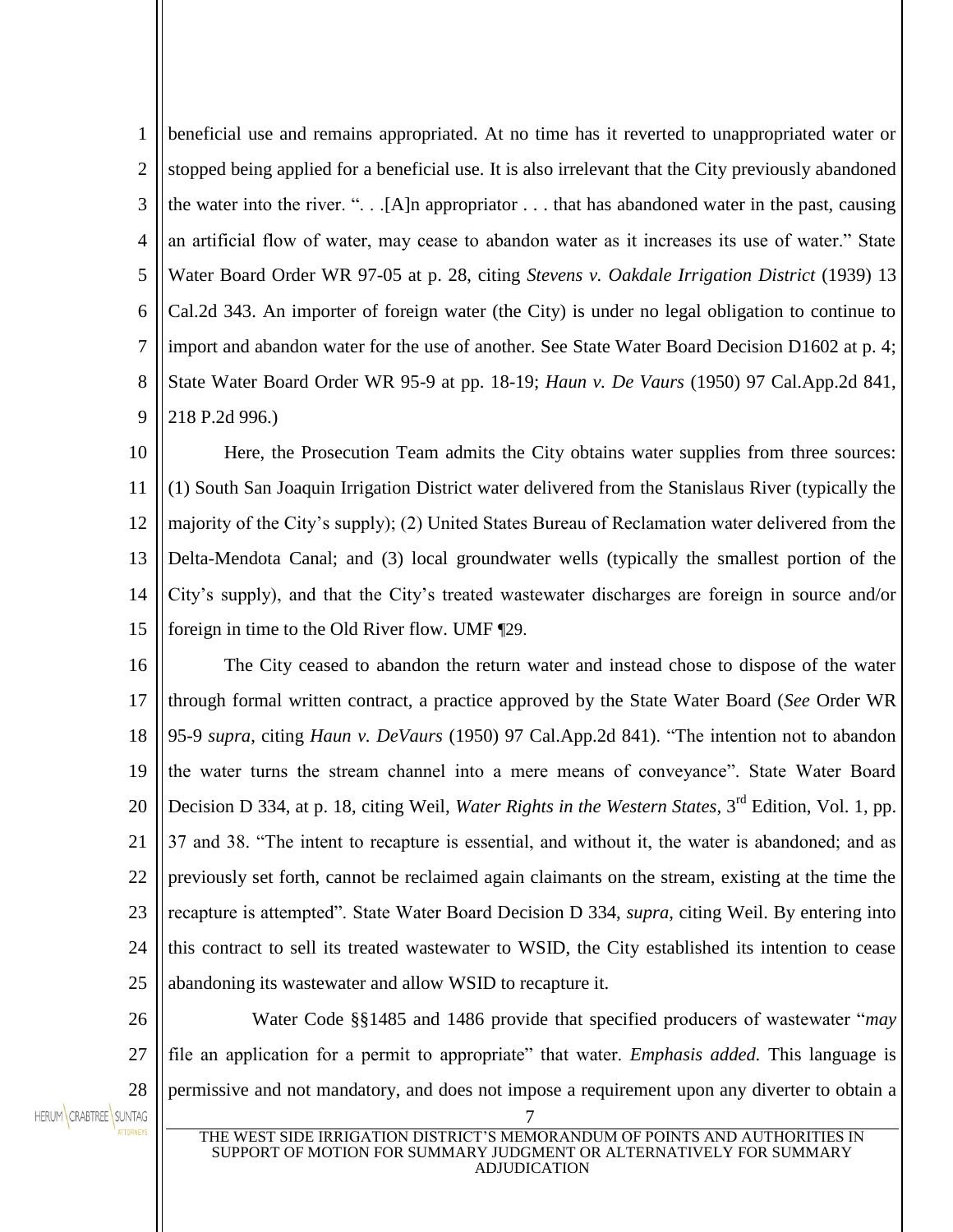1 2 3 4 5 permit. State Water Board Decision D 851 succinctly states at page 11: "While under his control the applicant's drainage water is his to use and a permit to appropriate same would avail him nothing," while Water Right Order 2004-0004 adds: "Water that is appropriated and is flowing in a channel under the control of its appropriator is not subject to appropriation by others", at p. 5, citing *Stevens, supra* at p. 352.

6 7

#### **C. WSID'S DIVERSION OF DRAINAGE WATER FROM ITS INTAKE CANAL IS AUTHORIZED BY CALIFORNIA CASE LAW AND WATER CODE SECTION 7075.**

8 9 10 11 12 13 14 15 16 17 1. **California Law Expressly Allows WSID to Commingle its Drainage Water with Water in Old River and to Recapture That Water.** There is no dispute that drainage water from WSID's Bethany Drain enters the WSID Intake Canal, briefly commingles with water from Old River present in the Intake Canal, and then is pumped out of the Intake Canal at WSID's point of diversion. The Water Board provides no evidence that the quality of the water being discharged from the Bethany Drain is any different from the quality of water in the Intake Canal that WSID pumps - but even if there were, it would not matter. Under these facts, the law is clear that WSID can pump a quantity of water equal to its Bethany Drain discharges without a separate water right permit because it is simply maintaining control of and conveying its own drainage water.

18 19 20 21 22 23 24 25 26 27 28 The State Water Board has expressly recognized this right for DWR and USBR: "By their export pumping, DWR and the USBR are turning water into the channels of the San Joaquin River, *commingling it, and then reclaiming it*, as [Section 7075] authorizes"*.* State Water Board Order WR 89-8 at p. 25. *Emphasis added.* Water Code §7075 codifies a long line of California cases clarifying a party's right to convey water through a natural watercourse, commingle it, and recapture it downstream. The seminal case on recapture, decided before the Civil War, is *Butte Canal and Ditch Co. v. Vaughn* (1858) 11 Cal. 143, in which the Supreme Court first upheld the right of a prior appropriator to convey, commingle and recapture water using a natural watercourse. The *Butte* court was not persuaded by an allegation, remarkably similar to the assertion advanced by this Prosecution Team, that an appropriator could be injured by such commingling by injuring the quality of the water in the natural stream *Id*. at p. 148.

HERUM CRABTREE SUNTAG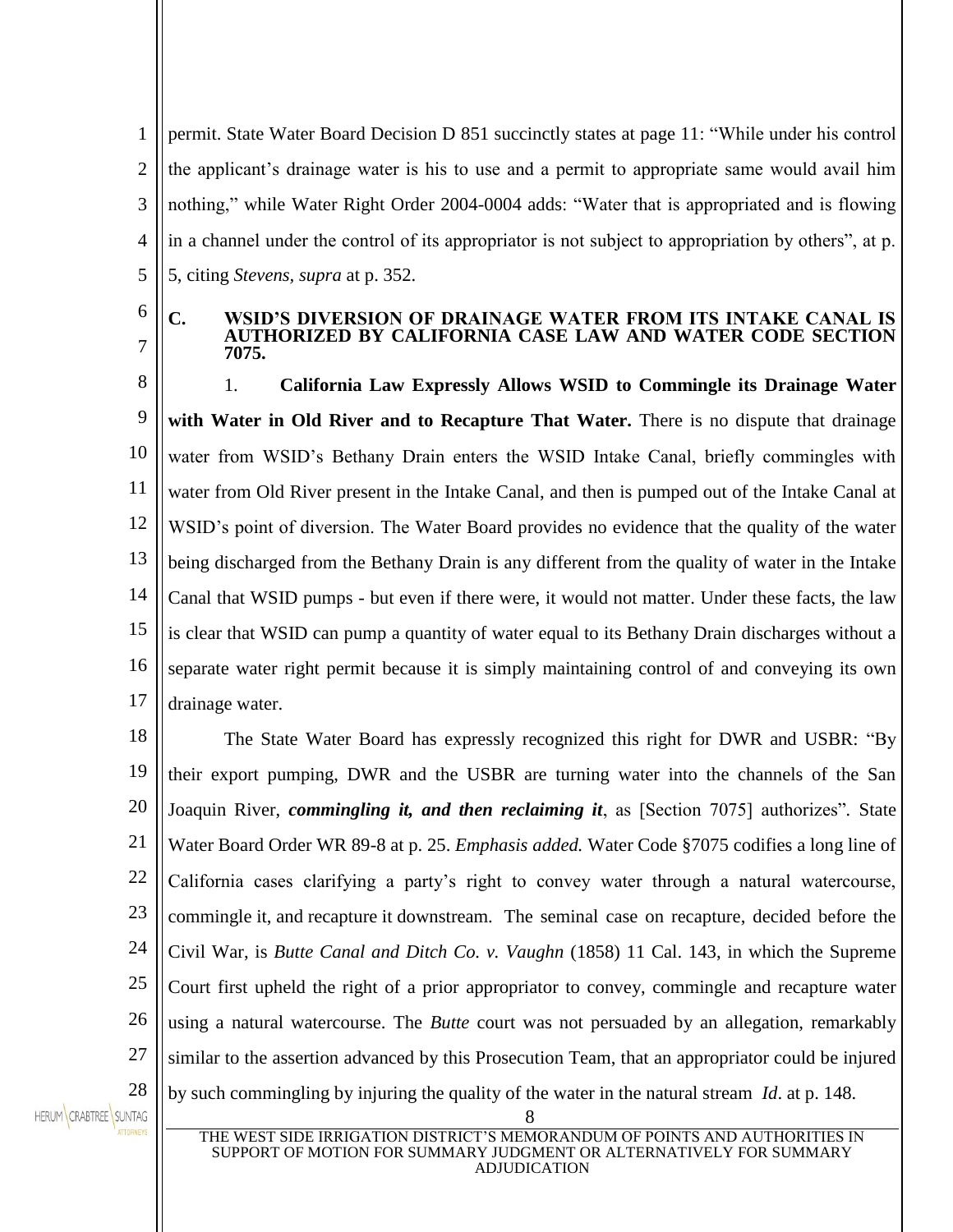| $\mathbf{1}$   | 2. The Fact that WSID's Drainage Water Derives from Several Sources Has No                                                                                                                                                                         |
|----------------|----------------------------------------------------------------------------------------------------------------------------------------------------------------------------------------------------------------------------------------------------|
| $\overline{c}$ | Bearing on WSID's Right to Recapture. After the May 1, 2015 curtailment, WSID's Drainage                                                                                                                                                           |
| 3              | Water derived from two sources: (1) shallow groundwater from tile drains from landowners                                                                                                                                                           |
| 4              | within WSID, and (2) by contract, municipal drainage from lands within the City of Tracy. UMF                                                                                                                                                      |
| 5              | ¶¶17, 18, 19. WSID takes title to these flows when they enter the Bethany Drain, which is owned                                                                                                                                                    |
| 6              | and controlled by WSID. UMF [21. The majority of the flow in the Bethany Drain is derived                                                                                                                                                          |
| 7              | from tile drain discharges installed widely in the district in the late 1950's to drain lands of                                                                                                                                                   |
| 8              | shallow groundwater standing less than 4 feet from the surface, to allow irrigation. UMF 18.                                                                                                                                                       |
| 9              | "One who brings water into a watershed may retain a prior right to the same after                                                                                                                                                                  |
| 10             | permitting others to use the water for irrigation." Hutchings, California Law of Water Rights                                                                                                                                                      |
| 11             | (1956) at p. 399, discussing Los Angeles v. Glendale, supra. The only water within the Bethany                                                                                                                                                     |
| 12             | Drain not deriving from directly from WSID landowners is municipal runoff under contract with                                                                                                                                                      |
| 13             | the City of Tracy and other municipal landowners. The City retains the prior right to use of its                                                                                                                                                   |
| 14             | drain water even after use by its municipal customers, and may then transfer that right of use to                                                                                                                                                  |
| 15             | WSID. Hutchings continues:                                                                                                                                                                                                                         |
| 16             | It is competent for the producer of return flow from foreign water to dispose of the same                                                                                                                                                          |
| 17             | by contract prior to abandonment of the flow. Appropriative rights that have attached to<br>waters abandoned of the flow. Haun v. De Vaurs (1950) 97 Cal.App.2d 841, 844.                                                                          |
| 18             | Appropriative rights that have attached to waters abandoned in the past are not infringed<br>by such acts, for such rights are always subject to the right of the importer to sell or                                                              |
| 19             | otherwise dispose of the surplus water before abandoning it. If after the termination of the                                                                                                                                                       |
| 20             | agreement the water is again abandoned, it comes thereupon under the appropriative<br>rights theretofore established.                                                                                                                              |
| 21             | WSID is entitled to recapture all Drainage Water within the Bethany Drain because it is foreign                                                                                                                                                    |
| 22             | water comprised of shallow groundwater from WSID landowners or contractually obtained                                                                                                                                                              |
| 23             | municipal drainage <sup>1</sup> .                                                                                                                                                                                                                  |
| 24             | The Fact that the Bethany Drain Travels Outside the WSID Boundaries Has<br>3.                                                                                                                                                                      |
| 25             | no Bearing on WSID's right to Recapture. The Drainage Water within the Bethany Drain                                                                                                                                                               |
| 26             |                                                                                                                                                                                                                                                    |
| 27<br>28       | <sup>1</sup> Ms. Mrowka testified in her deposition that water in the Bethany Drain came from "districts outside the districts"<br>boundary" (Testimony of Kathy Mrowka at p. 75 lines $11 - 12$ ). While historically WSID accepted drainage from |
| SUNTAG         | other districts, currently no drainage from other districts flow into the Bethany Drain. UFM ¶20.                                                                                                                                                  |
|                | THE WEST SIDE IRRIGATION DISTRICT'S MEMORANDUM OF POINTS AND AUTHORITIES IN<br>SUPPORT OF MOTION FOR SUMMARY JUDGMENT OR ALTERNATIVELY FOR SUMMARY<br><b>ADJUDICATION</b>                                                                          |
|                |                                                                                                                                                                                                                                                    |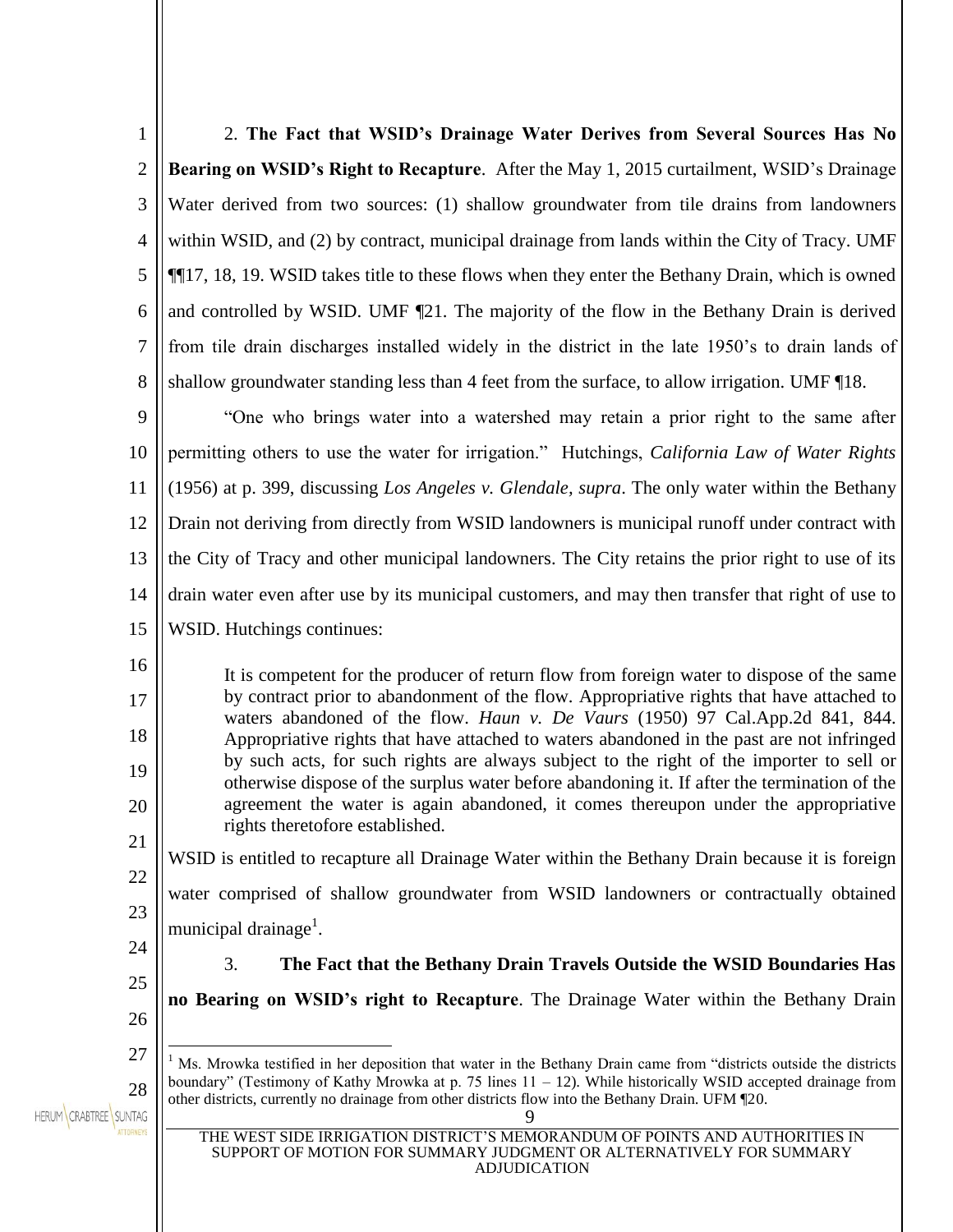| 1                   | remains under WSID's control at all times while it is in the drain, regardless of whether the                                                                                          |  |  |
|---------------------|----------------------------------------------------------------------------------------------------------------------------------------------------------------------------------------|--|--|
| 2                   | Bethany Drain is inside or outside of the WSID boundaries. The location of travel or recapture of                                                                                      |  |  |
| 3                   | the Drainage Water is not a relevant factor in determining WSID's right to recapture that water.                                                                                       |  |  |
| $\overline{4}$      | City of Los Angeles v. City of Glendale, supra at pp. 76 – 78 and City of Los Angeles v. City of                                                                                       |  |  |
| 5                   | San Fernando, supra at pp. 264-264 each confirms that so long as WSID retains the physical                                                                                             |  |  |
| 6                   | ability to recapture the imported water after it is commingled with native water, it is not                                                                                            |  |  |
| 7                   | obligated to recapture the water before the water physically leaves the boundaries of the entity.                                                                                      |  |  |
| 8                   | See Slater, 1-7 California Water Law and Policy (2015) §7.07.                                                                                                                          |  |  |
| 9                   | This exact issue was conclusively decided in <i>Stevens v. Oakdale Irrig. Dist. supra</i> :                                                                                            |  |  |
| 10                  | There are cases where even after a foreign flow has left the land and control of its                                                                                                   |  |  |
| 11                  | producer, he has been permitted to recapture it from the second stream, when it has been<br>shown that such recapture was a part of his original project, and the water was discharged |  |  |
| 12                  | into the stream, not simply to be rid of it, but for the express purpose of retaking at a                                                                                              |  |  |
| 13                  | lower point. Where the recapture occurs before the foreign flow passes from the lands<br>and control of the producer there can be no doubt of his right to make temporary use of a     |  |  |
| 14                  | channel traversing his property, so long as normal conditions on the stream are not                                                                                                    |  |  |
| 15                  | injuriously affected thereby. In such case the stream bed merely serves the purpose of the<br>drainage ditch which might be constructed were no natural channel available. (See        |  |  |
| 16                  | Hoffman v. Stone, 7 Cal. 46; Butte Canal & Ditch Co. v. Vaughn, 11 Cal. 143 [70 Am.<br>Dec. 769]; E. C. Horst Co. v. New Blue Point Min. Co., supra, at p. 636; 26 Cal. Jur., p.       |  |  |
| 17                  | 143 et seq.; Kinney on Irrigation and Water Rights, 2d ed., vol. 2, p. 1457 et seq.; Wiel<br>on Mingling of Waters, supra.)                                                            |  |  |
| 18                  |                                                                                                                                                                                        |  |  |
| 19                  | at pp. $352 - 353$ .                                                                                                                                                                   |  |  |
| 20                  | $\mathbf{V}$<br><b>CONCLUSION</b>                                                                                                                                                      |  |  |
| 21                  | WSID respectfully requests that the Hearing Officer grant Summary Judgment in favor of WSID                                                                                            |  |  |
| 22                  | and against the Prosecution Team, as the Prosecution Team cannot establish that WSID's                                                                                                 |  |  |
| 23                  | diversions were or threaten to be unauthorized.                                                                                                                                        |  |  |
| 24                  | Date: January 25, 2015<br>HERUM\CRABTREE\SUNTAG<br>A California Professional Corporation                                                                                               |  |  |
| 25                  |                                                                                                                                                                                        |  |  |
| 26                  | By:                                                                                                                                                                                    |  |  |
| 27                  | JEANNE M. ZOLEZZI<br>Attorneys for                                                                                                                                                     |  |  |
| 28<br><b>SUNTAG</b> | The West Side Irrigation District<br>10                                                                                                                                                |  |  |
|                     | THE WEST SIDE IRRIGATION DISTRICT'S MEMORANDUM OF POINTS AND AUTHORITIES IN<br>SUPPORT OF MOTION FOR SUMMARY JUDGMENT OR ALTERNATIVELY FOR SUMMARY<br><b>ADJUDICATION</b>              |  |  |
|                     |                                                                                                                                                                                        |  |  |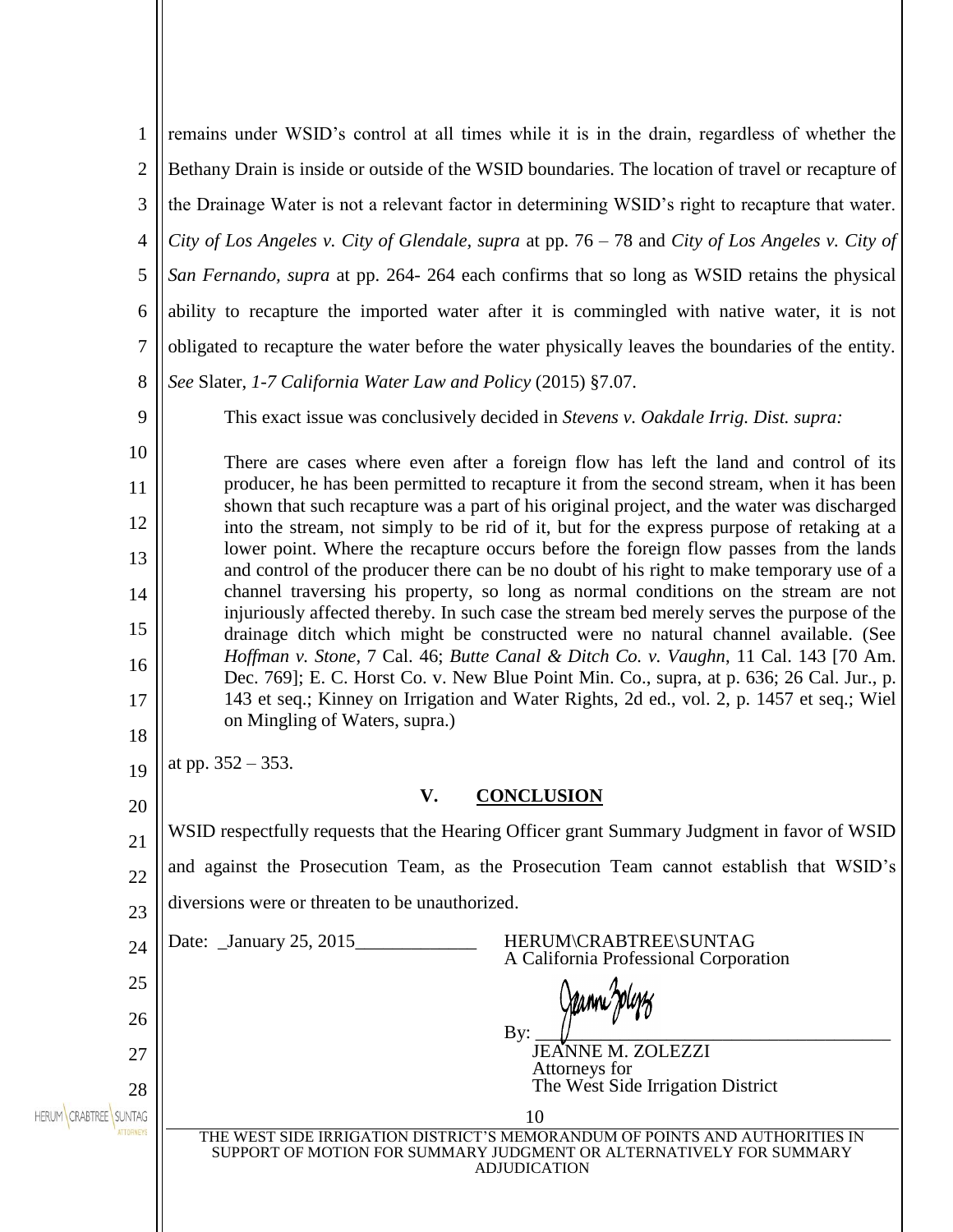| 1<br>$\overline{2}$<br>3<br>4<br>5<br>6 | JEANNE M. ZOLEZZI, SBN: 121282<br>KARNA E. HARRIGFELD, SBN:<br>JANELLE KRATTIGER, SBN:<br>HERUM\CRABTREE\SUNTAG<br>A California Professional Corporation<br>5757 Pacific Ave., Suite 222<br>Stockton, CA 95207<br>Telephone: (209) 472-7700<br>Attorneys for<br>THE WEST SIDE IRRIGATION DISTRICT |                                                                                                                                                                                             |
|-----------------------------------------|---------------------------------------------------------------------------------------------------------------------------------------------------------------------------------------------------------------------------------------------------------------------------------------------------|---------------------------------------------------------------------------------------------------------------------------------------------------------------------------------------------|
| 7                                       | <b>BEFORE THE STATE WATER RESOURCES CONTROL BOARD</b>                                                                                                                                                                                                                                             |                                                                                                                                                                                             |
| 8<br>9                                  |                                                                                                                                                                                                                                                                                                   |                                                                                                                                                                                             |
| 10                                      | <b>ENFORCEMENT ACTION ENFO1949</b><br>DRAFT CEASE AND DESIST ORDER<br>REGARDING UNAUTHORIZED                                                                                                                                                                                                      | <b>WSID'S SEPARATE STATEMENT OF</b><br>UNDISPUTED MATERIAL FACTS IN                                                                                                                         |
| 11<br>12                                | <b>DIVERSIONS RO THREATENED</b><br>UNAUTHORIZED DIVERSIONS OF<br>WATER FROM OLD RIVER IN SAN                                                                                                                                                                                                      | <b>SUPPORT OF ITS MOTION FOR</b><br><b>SUMMARY JUDGMENT</b>                                                                                                                                 |
| 13                                      | <b>JOAQUIN COUNTY</b>                                                                                                                                                                                                                                                                             | Filed concurrently with WSID's Motion for<br>Summary Judgment, or Alternatively, for                                                                                                        |
| 14<br>15                                |                                                                                                                                                                                                                                                                                                   | Summary Adjudication.<br>Hearing Date: March 21, 2015                                                                                                                                       |
| 16                                      |                                                                                                                                                                                                                                                                                                   | Hearing Officer: Frances Spivy-Weber                                                                                                                                                        |
| 17                                      |                                                                                                                                                                                                                                                                                                   | The West Side Irrigation District ("WSID") respectfully submits this separate Statement<br>of Undisputed Material Facts, together with references to supporting evidence, in support of its |
| 18<br>19                                | Motion for Summary Judgment, or Alternatively for Summary Adjudication ("Motion").                                                                                                                                                                                                                |                                                                                                                                                                                             |
| 20                                      | UNDISPUTED MATERIAL FACT                                                                                                                                                                                                                                                                          | <b>SUPPORTING EVIDENCE</b>                                                                                                                                                                  |
| 21                                      | The District holds water right License<br>1.                                                                                                                                                                                                                                                      | EXHIBIT WSID0099, Declaration of Karna                                                                                                                                                      |
| 22                                      | 1381 ("License"), originally issued on<br>September 29, 1933 and amended on                                                                                                                                                                                                                       | Harrigfeld at $\P$ 3.                                                                                                                                                                       |
| 23<br>24                                | August 19, 2010.<br>License 1381 has a priority date of April<br>2.<br>17, 1916, and authorizes the direct                                                                                                                                                                                        | EXHIBIT WSID0005, License 1381, as<br>amended.                                                                                                                                              |
| 25                                      | diversion of 82.5 cubic-feet per section<br>("cfs") from Old River in San Joaquin                                                                                                                                                                                                                 | EXHIBIT WSID0060, Declaration of Rick<br>Martinez at ¶4.                                                                                                                                    |
| 26                                      | County from (1) about April 1 to October                                                                                                                                                                                                                                                          | EXHIBIT WSID0099, Declaration of Karna                                                                                                                                                      |
| 27                                      | 31 of each year for irrigation and (2) from<br>April 1 to October 31 of each year for                                                                                                                                                                                                             | Harrigfeld at ¶4.                                                                                                                                                                           |
| 28<br>HERUM CRABTREE SUNTAG             | municipal, domestic and industrial uses.                                                                                                                                                                                                                                                          | THE WEST SIDE IRRIGATION DISTRICT'S MEMORANDUM OF POINTS AND AUTHORITIES IN<br>SUPPORT OF MOTION FOR SUMMARY JUDGMENT OR ALTERNATIVELY FOR SUMMARY                                          |
|                                         |                                                                                                                                                                                                                                                                                                   | <b>ADJUDICATION</b>                                                                                                                                                                         |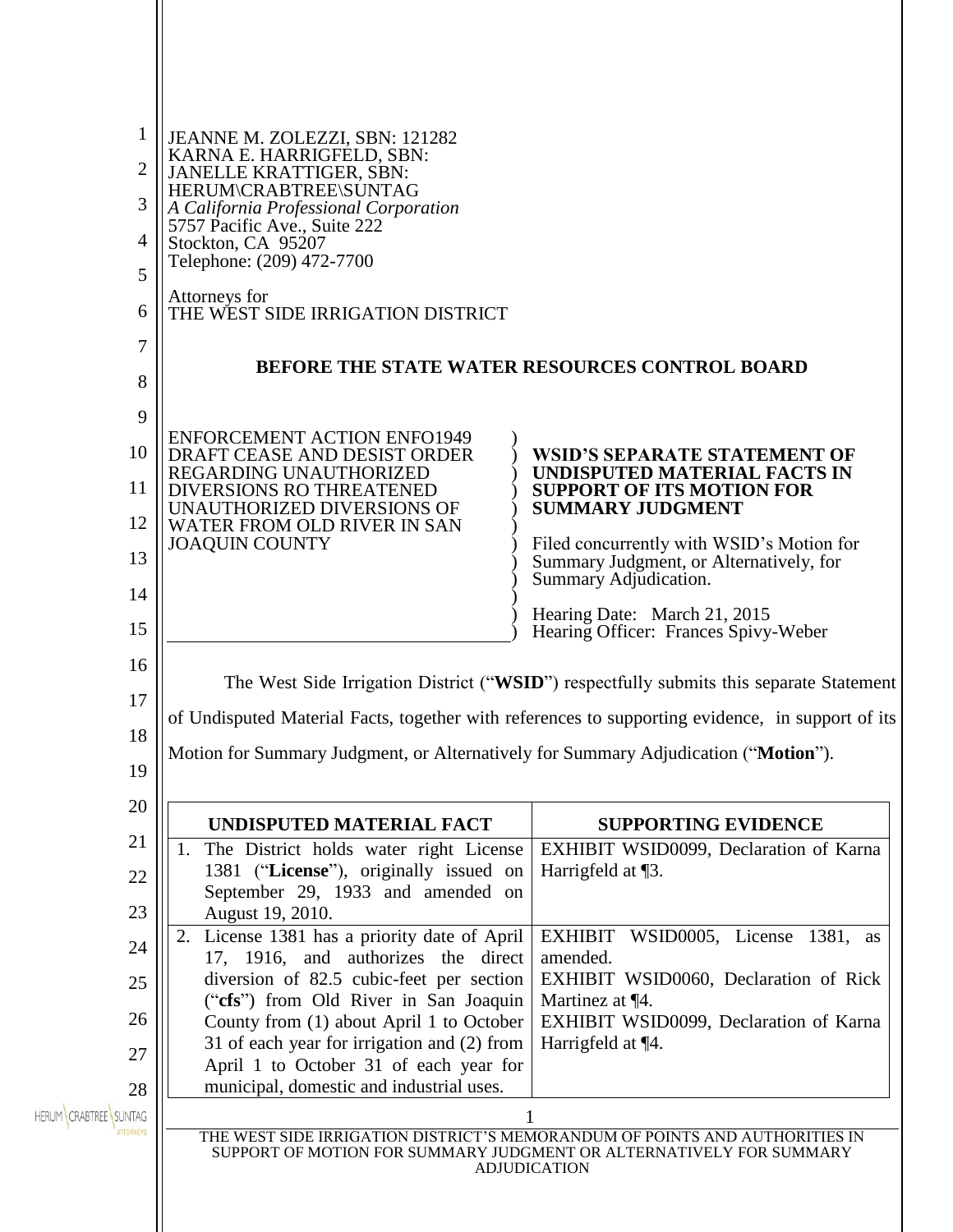| 1<br>$\overline{c}$         | In 1929 the Department of Public Works<br>3.<br>confirmed that the water diverted by<br>WSID pursuant to its license is "largely"<br>return flow from diversions farther                                            | EXHIBIT WSID0099, Declaration of Karna<br>Harrigfeld at ¶5.<br>EXHIBIT WSID 0006, Department of Public<br>Works Bulletin No. 21-B at p. 157.                      |
|-----------------------------|---------------------------------------------------------------------------------------------------------------------------------------------------------------------------------------------------------------------|-------------------------------------------------------------------------------------------------------------------------------------------------------------------|
| 3<br>4<br>5                 | upstream and water reaching the San<br>Joaquin Delta from Sacramento River<br>through Georgiana Slough and other inter-<br>delta channels.                                                                          |                                                                                                                                                                   |
| 6<br>7<br>8                 | The License<br>issued<br>1933<br>was<br>4.<br>in<br>documenting the maximum amount of<br>water found to have been put to beneficial<br>use in the years 1930, 1931 and 1932, as<br>documented in the Sacramento San | EXHIBIT WSID0099, Declaration of Karna<br>Harrigfeld at ¶6.<br>EXHIBIT WSI0007, October 9, 1933 letter<br>from State of California Department of<br>Public Works. |
| 9<br>10                     | Joaquin Water Surveyor's records.                                                                                                                                                                                   | EXHIBIT WSID0008, 1931 Sacramento-San<br>Joaquin Water Supervisor's Report. Table<br>39.                                                                          |
| 11<br>12                    | 5. Water is diverted by WSID through an<br>intake canal about 1.5 miles long,<br>as<br>depicted<br>attached<br>on the<br>map<br>as<br><b>EXHIBIT A.</b>                                                             | EXHIBIT WSID0060, Declaration of Rick<br>Martinez at ¶5.                                                                                                          |
| 13<br>14                    | WSID's point of diversion under its<br>6.<br>License is located on Old River, within<br>the legal delta.                                                                                                            | EXHIBIT WSID0010, DWR Delta ATLAS<br>at p. 10.<br>EXHIBIT BBID384 at pp. 18, 20.                                                                                  |
| 15<br>16                    | There is always water in the channels of<br>7.<br>the Delta because they are below sea<br>level.                                                                                                                    | EXHIBIT BBID384 at p. 23.                                                                                                                                         |
| 17<br>18                    | At any given time, the Delta holds<br>8.<br>approximately 1.2 million acre feet of<br>water.                                                                                                                        | EXHIBIT BBID384 at pp. 5, 38.                                                                                                                                     |
| 19                          | Water flows into the Delta with the tide<br>9.<br>from the West as well as from the east<br>side tributary streams.                                                                                                 | <b>EXHIBIT BBID384</b> at pp. 3-5, 20, 22.                                                                                                                        |
| 20<br>21                    | 10. Inflow from the tributary streams, once<br>having entered the Delta, will reside in the<br>Delta for up to several months during dry                                                                            | EXHIBIT BBID384 at pp. 5, 38-40.                                                                                                                                  |
| 22<br>23                    | periods.<br>11. Water moves slowly in WSID's flat<br>gradient channel which is affected by<br>tides of about 4 feet; the channel is from 4                                                                          | EXHIBIT WSID0060, Declaration of Rick<br>Martinez at $\P$ 6.<br>EXHIBIT WSID0099, Declaration of Karna                                                            |
| 24<br>25                    | feet to 8 feet deep depending on tides; and<br>the quality of Old River water diverted by<br>WSID in the intake channel is poor,                                                                                    | Harrigfeld at ¶8.<br>EXHIBIT WSID0009,<br>July $18$ ,<br>1985<br><b>Inspection Report</b>                                                                         |
| 26<br>27                    | running from 800 to 1000 total dissolved<br>solids.<br>12. In 1931 the majority of the water at the                                                                                                                 | EXHIBIT BBID384 at pp. 11-13, 83-87, 91-                                                                                                                          |
| 28<br>HERUM CRABTREE SUNTAG | WSID point of diversion during the                                                                                                                                                                                  | 95.<br>THE WEST SIDE IRRIGATION DISTRICT'S MEMORANDUM OF POINTS AND AUTHORITIES IN                                                                                |
|                             |                                                                                                                                                                                                                     | SUPPORT OF MOTION FOR SUMMARY JUDGMENT OR ALTERNATIVELY FOR SUMMARY<br><b>ADJUDICATION</b>                                                                        |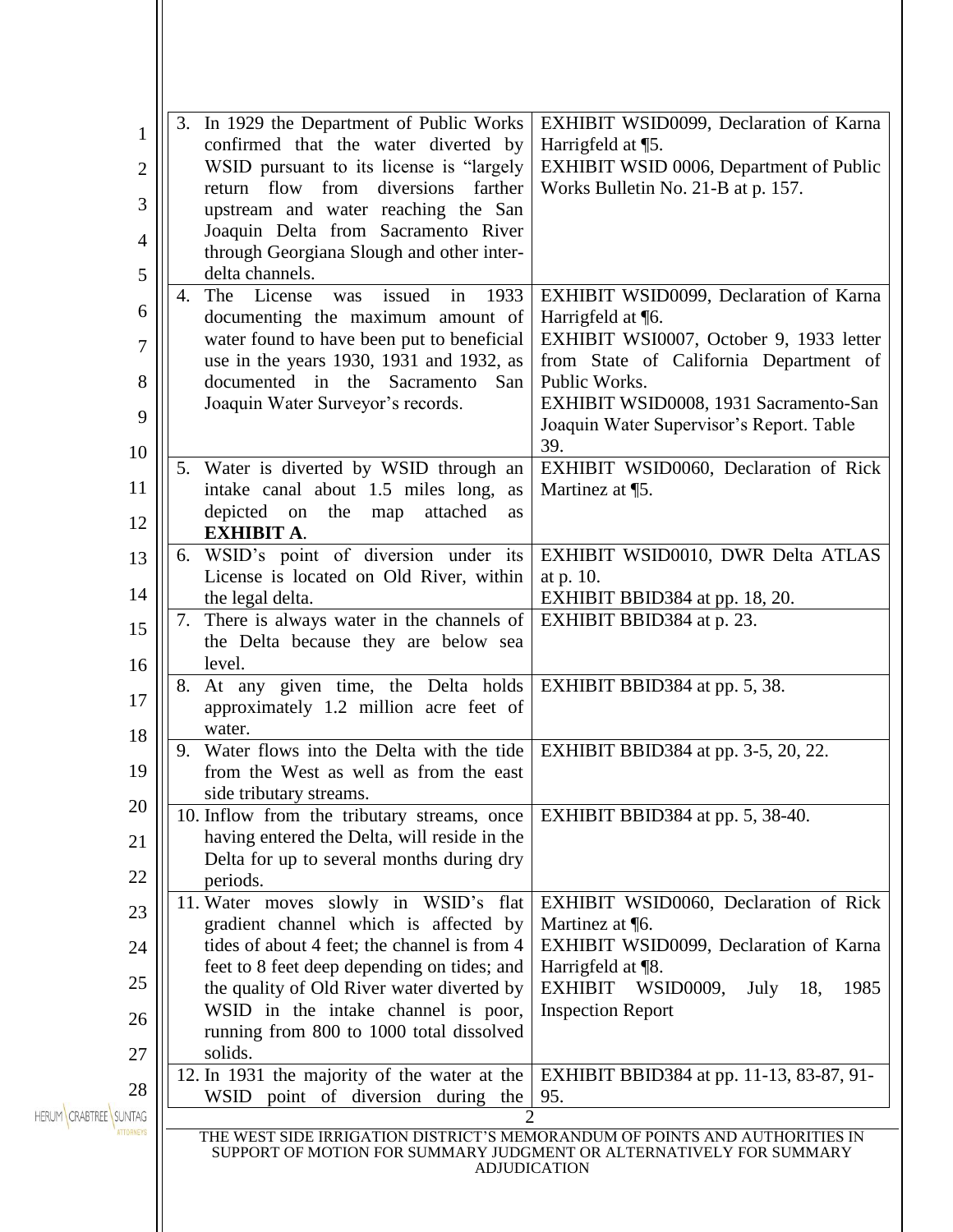|                                           | irrigation season was from the Sacramento                                           |                                                                                                                                                    |
|-------------------------------------------|-------------------------------------------------------------------------------------|----------------------------------------------------------------------------------------------------------------------------------------------------|
| 1                                         | River and had entered the Delta in the                                              |                                                                                                                                                    |
| $\overline{c}$                            | prior three months.                                                                 |                                                                                                                                                    |
|                                           | 13. In 2015, the majority of the water at the                                       | EXHIBIT BBID384 at pp. 15-16, 47-49.                                                                                                               |
| 3                                         | WSID point of diversion during the                                                  |                                                                                                                                                    |
| irrigation season was from the Sacramento |                                                                                     |                                                                                                                                                    |
| $\overline{4}$                            | River and had entered the Delta in the                                              |                                                                                                                                                    |
| $\mathfrak{S}$                            | prior three months.                                                                 |                                                                                                                                                    |
|                                           | 14. The State Water Project and Central                                             | EXHIBIT BBID384 at pp. 9, 24-26.                                                                                                                   |
| 6                                         | Valley Project, constructed after 1931,                                             |                                                                                                                                                    |
| 7                                         | have altered flow patterns in the Delta.                                            |                                                                                                                                                    |
|                                           | 15. By storing water in the winter and spring                                       | EXHIBIT BBID384 at pp. 14, 24-26.                                                                                                                  |
| 8                                         | and releasing it through the Delta in the                                           |                                                                                                                                                    |
|                                           | the Projects reduce<br>summer,<br>the                                               |                                                                                                                                                    |
| 9                                         | percentage of Sacramento River water that                                           |                                                                                                                                                    |
| 10                                        | reaches the Delta in the winter and spring                                          |                                                                                                                                                    |
|                                           | months and increase the percentage of                                               |                                                                                                                                                    |
| 11                                        | Sacramento River water that reaches the                                             |                                                                                                                                                    |
| 12                                        | Delta in the summer and fall months.                                                |                                                                                                                                                    |
|                                           | 16. Water is always available at WSID's                                             | EXHIBIT BBID384 at p. 4.                                                                                                                           |
| 13                                        | diversion point during the irrigation                                               |                                                                                                                                                    |
|                                           | season because of the nature of residence                                           |                                                                                                                                                    |
| 14                                        | time and tidal influence in the Delta.                                              |                                                                                                                                                    |
| 15                                        | 17. The Bethany Drain collects irrigation                                           | EXHIBIT WSID0060, Declaration of Rick                                                                                                              |
|                                           | return water through tile drains from                                               | Martinez at $\P$ 12.                                                                                                                               |
| 16                                        | landowners<br>within<br>WSID,<br>shallow                                            |                                                                                                                                                    |
| 17                                        | groundwater from tile drains from                                                   |                                                                                                                                                    |
|                                           | landowners within WSID, and municipal                                               |                                                                                                                                                    |
| 18                                        | drainage from lands within the City of                                              |                                                                                                                                                    |
|                                           | Tracy and discharges that return water                                              |                                                                                                                                                    |
| 19                                        | directly into WSID's intake channel.<br>18. The majority of the flow in the Bethany |                                                                                                                                                    |
| 20                                        | Drain is derived from tile drain discharges                                         | EXHIBIT WSID0099, Declaration of Karna<br>E. Harrigfeld at pp. 3-4.                                                                                |
|                                           | installed widely in the district in the late                                        |                                                                                                                                                    |
| 21                                        | drain lands<br>of shallow<br>1950's<br>to                                           |                                                                                                                                                    |
| 22                                        | groundwater standing less than 4 feet                                               |                                                                                                                                                    |
|                                           | from the surface, to allow irrigation.                                              |                                                                                                                                                    |
| 23                                        | 19. Municipal discharges into the Bethany                                           | EXHIBIT WSID0060, Declaration of Rick                                                                                                              |
| 24                                        | Drain are made by various contracts with                                            | Martinez at $\P$ 13.                                                                                                                               |
|                                           | the City of Tracy and other landowners                                              |                                                                                                                                                    |
| 25                                        | within the City.                                                                    |                                                                                                                                                    |
|                                           | 20. There are no sources of water into the                                          | EXHIBIT WSID0060, Declaration of Rick                                                                                                              |
| 26                                        | Bethany Drain from outside of the WSID.                                             | Martinez at $\P$ 14.                                                                                                                               |
| 27                                        | 21. The Bethany Drain is owned by WSID,                                             | EXHIBIT WSID0060, Declaration of Rick                                                                                                              |
|                                           | and WSID maintains control over the                                                 | Martinez at $\P$ 15.                                                                                                                               |
| 28                                        | Bethany Drain from its origination within                                           |                                                                                                                                                    |
| HERUM CRABTREE SUNTAG                     | 3                                                                                   |                                                                                                                                                    |
|                                           |                                                                                     | THE WEST SIDE IRRIGATION DISTRICT'S MEMORANDUM OF POINTS AND AUTHORITIES IN<br>SUPPORT OF MOTION FOR SUMMARY JUDGMENT OR ALTERNATIVELY FOR SUMMARY |
|                                           |                                                                                     | <b>ADJUDICATION</b>                                                                                                                                |
|                                           |                                                                                     |                                                                                                                                                    |
|                                           |                                                                                     |                                                                                                                                                    |
|                                           |                                                                                     |                                                                                                                                                    |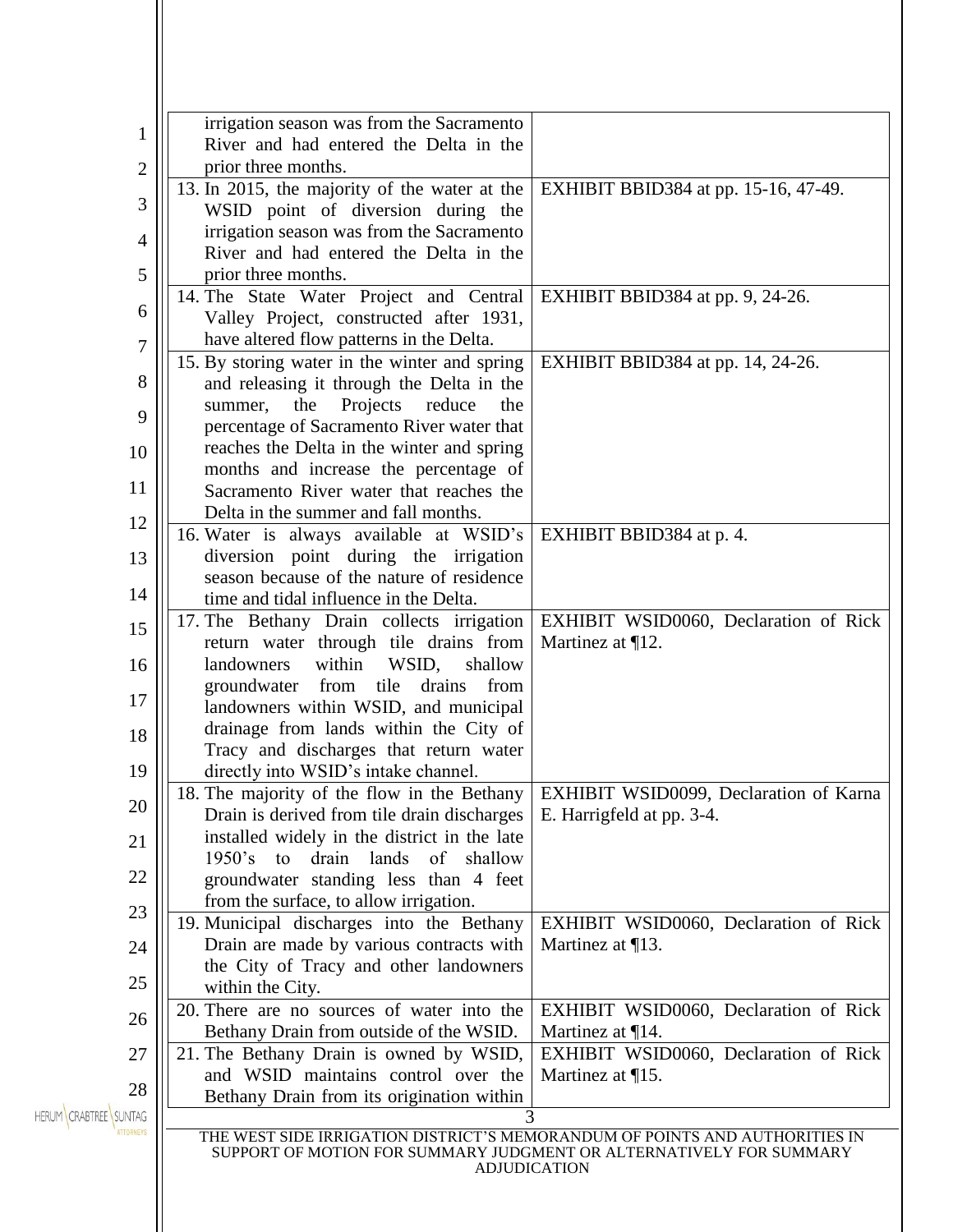|                                 | the district boundaries along its entire                                                   |                                                                             |
|---------------------------------|--------------------------------------------------------------------------------------------|-----------------------------------------------------------------------------|
| 1                               | course until it discharges into the intake                                                 |                                                                             |
| 2                               | canal.                                                                                     |                                                                             |
|                                 | 22. WSID does not intend to abandon water                                                  | EXHIBIT WSID0060, Declaration of Rick                                       |
| 3                               | discharge from the Bethany Drain into the                                                  | Martinez at $\P$ 16.                                                        |
| 4                               | intake channel; rather the intention of the                                                |                                                                             |
|                                 | discharge is to enable WSID to pump the                                                    |                                                                             |
| 5                               | water at its diversion pumps.                                                              |                                                                             |
| 6                               | 23. Because the District's intake channel is                                               | EXHIBIT WSID0060, Declaration of Rick                                       |
|                                 | open to Old River, drain water from the<br>Bethany Drain may commingle with Old            | Martinez at $\P$ 17.                                                        |
| 7                               | River water in the intake channel.                                                         |                                                                             |
| 8                               | 24. Discharges of water from the Bethany                                                   | EXHIBIT WSID0060, Declaration of Rick                                       |
|                                 | Drain into the intake channel are                                                          | Martinez at ¶18.                                                            |
| 9                               | measured by a weir which is four feet in                                                   |                                                                             |
| 10                              | height<br>concrete<br>wall<br>installed                                                    |                                                                             |
|                                 | approximately 340 feet upstream of the                                                     |                                                                             |
| 11                              | Bethany Drain outfall into the intake                                                      |                                                                             |
| 12                              | channel.                                                                                   |                                                                             |
|                                 | 25. At no time after May 1, 2015 did WSID's                                                | EXHIBIT WSID0060, Declaration of Rick                                       |
| 13                              | diversions from the intake channel exceed                                                  | Martinez at $\P$ 19.                                                        |
| 14                              | the inflow into the intake channel from the                                                |                                                                             |
|                                 | Bethany Drain.<br>26. WSID staff did not observe any change in                             | EXHIBIT WSID0060, Declaration of Rick                                       |
| 15                              | flow in Old River at any time in 2014                                                      | Martinez at ¶19.                                                            |
| 16                              | when diversions<br>of City of<br>Tracy                                                     |                                                                             |
|                                 | being made<br>wastewater were<br>under                                                     |                                                                             |
| 17                              | contract.                                                                                  |                                                                             |
| 18                              | 27. The City of Tracy ("City") operates a                                                  | EXHIBIT WSID0060, Declaration of Rick                                       |
|                                 | wastewater treatment plant and discharges                                                  | Martinez at $\P$ 23.                                                        |
| 19                              | treated wastewater effluent to Old River, a                                                | EXHIBIT WSID0019, Order R5-2012-0115                                        |
| 20                              | water of the United States, pursuant to                                                    | (NPDES Permit CA0079154) issued by the                                      |
|                                 | Order R5-2012-0115 (NPDES Permit                                                           | Central Valley Regional Water Quality                                       |
| 21                              | CA0079154) issued by the Central Valley<br>Regional Water Quality Control Board.           | Control Board.<br>EXHIBIT WR-1, Draft Cease and Desist                      |
| 22                              |                                                                                            | Order at $\P$ 2.                                                            |
|                                 |                                                                                            |                                                                             |
| 23                              | 28. The City discharges approximately 9                                                    | EXHIBIT WSID0060, Declaration of Rick                                       |
| 24                              | million gallons per day ("mgd"), which is                                                  | Martinez at ¶24.                                                            |
|                                 | equivalent to 14 cfs, on a substantially                                                   | EXHIBIT WR-1, Draft Cease and Desist                                        |
| 25                              | continuous basis into Old River upstream                                                   | Order at $\P$ 2.                                                            |
| 26                              | from the District's point of diversion                                                     |                                                                             |
|                                 | under License 1381.                                                                        |                                                                             |
| 27                              | 29. The City obtains water supplies from                                                   | EXHIBIT WSID0060, Declaration of Rick                                       |
| 28                              | three sources: (1) South San Joaquin<br>Irrigation District water delivered from           | Martinez at ¶25.<br>EXHIBIT WR-1, Draft Cease and Desist                    |
| SUNTAG<br><b>HERUM CRABTREE</b> | 4                                                                                          |                                                                             |
|                                 |                                                                                            | THE WEST SIDE IRRIGATION DISTRICT'S MEMORANDUM OF POINTS AND AUTHORITIES IN |
|                                 | SUPPORT OF MOTION FOR SUMMARY JUDGMENT OR ALTERNATIVELY FOR SUMMARY<br><b>ADJUDICATION</b> |                                                                             |
|                                 |                                                                                            |                                                                             |
|                                 |                                                                                            |                                                                             |
|                                 |                                                                                            |                                                                             |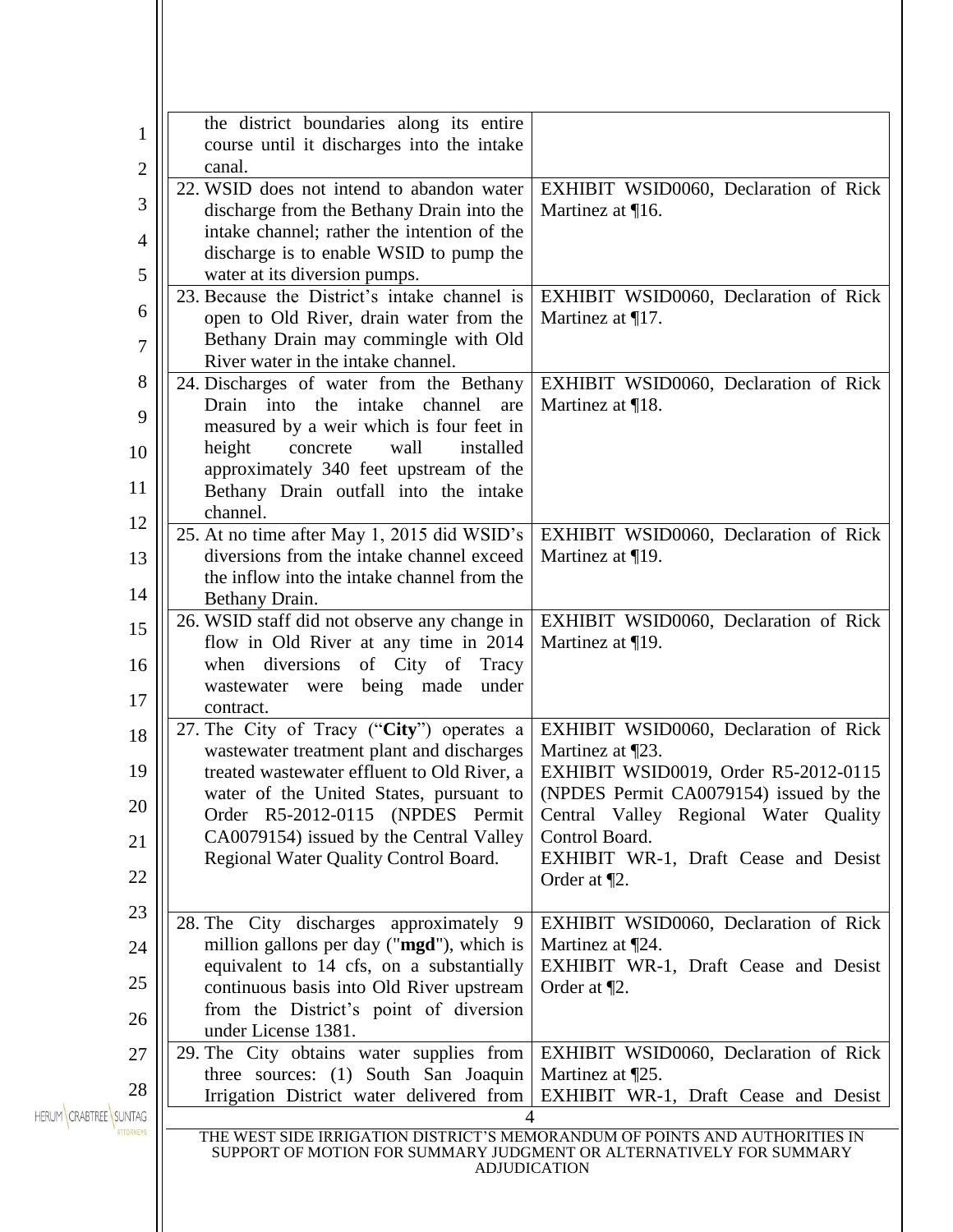|                          | Stanislaus<br>River<br>(typically the<br>the                             | Order at $\P$ 3.                                                            |
|--------------------------|--------------------------------------------------------------------------|-----------------------------------------------------------------------------|
| $\mathbf 1$              | majority of the City's supply); (2) United                               |                                                                             |
| $\mathbf{2}$             | States Bureau of Reclamation water                                       |                                                                             |
|                          | delivered from the Delta-Mendota Canal;                                  |                                                                             |
| 3                        | and (3) local groundwater wells (typically                               |                                                                             |
| $\overline{4}$           | the smallest portion of the City's supply).                              |                                                                             |
|                          | 30. The City's treated wastewater discharges                             | EXHIBIT WSID0060, Declaration of Rick                                       |
| 5                        | are foreign in source and/or foreign in                                  | Martinez at ¶25.                                                            |
|                          | time to the Old River flow.                                              | EXHIBIT WSID0099, Declaration of Karna                                      |
| 6                        |                                                                          | E. Harrigfeld at ¶22.                                                       |
| $\boldsymbol{7}$         |                                                                          | EXHIBIT WR-1, Draft Cease and Desist                                        |
|                          |                                                                          | Order at $\P$ 3.                                                            |
| 8                        | 31. On May 6, 2014, the City Council adopted                             | EXHIBIT WSID0060, Declaration of Rick                                       |
| 9                        | Resolution 2014-165, authorizing the City                                | Martinez at $\P$ 27.                                                        |
|                          | to enter into a Wastewater Revocable                                     | EXHIBIT WR-1, Draft Cease and Desist                                        |
| 10                       | License Agreement with the District                                      | Order at $\P$ 8.                                                            |
| 11                       | ("2014 Agreement") for the sale of<br>treated wastewater from the City's | EXHIBIT WSID 0022, Resolution 2015-165                                      |
|                          | wastewater treatment plant.                                              |                                                                             |
| 12                       | 32. The 2014 Agreement provides that the                                 | EXHIBIT WSID0060, Declaration of Rick                                       |
| 13                       | District may divert all of the City's                                    | Martinez at ¶27.                                                            |
|                          | wastewater discharges from April 1, 2014                                 | EXHIBIT WR-1, Draft Cease and Desist                                        |
| 14                       | through October 31, 2014, estimated to be                                | Order at ¶8.                                                                |
|                          | approximately 14 cfs, equivalent to 27.8                                 | EXHIBIT WSID0023, 2014 Agreement                                            |
| 15                       | acre-feet per day, on a continuous basis.                                |                                                                             |
| 16                       | 33. On March 3, 2015, the Tracy City Council                             | EXHIBIT WSID0060, Declaration of Rick                                       |
|                          | adopted Resolution 2015-033, authorizing                                 | Martinez at ¶28.                                                            |
| 17                       | the City to enter into a Wastewater                                      | EXHIBIT WR-1, Draft Cease and Desist                                        |
| 18                       | Revocable License Agreement with the                                     | Order at $\P$ 14.                                                           |
|                          | District ("2015 Agreement") for the sale                                 | EXHIBIT WSID0025, 2015 Agreement                                            |
| 19                       | of treated wastewater from the City's                                    |                                                                             |
| 20                       | wastewater treatment plant.<br>34. The 2015 Agreement provides that the  | EXHIBIT WSID0060, Declaration of Rick                                       |
|                          | District may divert all of the City's                                    | Martinez at ¶28.                                                            |
| 21                       | wastewater discharges from April 1, 2015                                 | EXHIBIT WR-1, Draft Cease and Desist                                        |
| 22                       | through October 31, 2015, estimated to be                                | Order at ¶14.                                                               |
|                          | approximately 14 cfs, equivalent to 27.8                                 | EXHIBIT WSID0025, 2015 Agreement                                            |
| 23                       | acre-feet per day, on a continuous basis.                                |                                                                             |
| 24                       | 35. On May 1, 2015, the State Water Board                                | EXHIBIT WR-1, Draft Cease and Desist                                        |
|                          | issued a "Notice of Unavailability of                                    | Order at ¶17.                                                               |
| 25                       | Water an Immediate Curtailment for                                       | <b>EXHIBIT</b><br>WR-34,<br>May<br>2015<br>1,                               |
| 26                       | Those Diverting Water in the Sacramento                                  | <b>Unavailability Notice</b>                                                |
|                          | River Watershed and Sacramento-San                                       |                                                                             |
| 27                       | with<br>Post-1914<br>Joaquin<br>Delta<br>a                               |                                                                             |
| 28                       | Right"<br>Appropriative<br>$($ "May<br>21                                |                                                                             |
| HERUM CRABTREE<br>SUNTAG | <b>Unavailability Notice").</b><br>5                                     |                                                                             |
|                          |                                                                          | THE WEST SIDE IRRIGATION DISTRICT'S MEMORANDUM OF POINTS AND AUTHORITIES IN |
|                          |                                                                          | SUPPORT OF MOTION FOR SUMMARY JUDGMENT OR ALTERNATIVELY FOR SUMMARY         |
|                          |                                                                          | <b>ADJUDICATION</b>                                                         |
|                          |                                                                          |                                                                             |
|                          |                                                                          |                                                                             |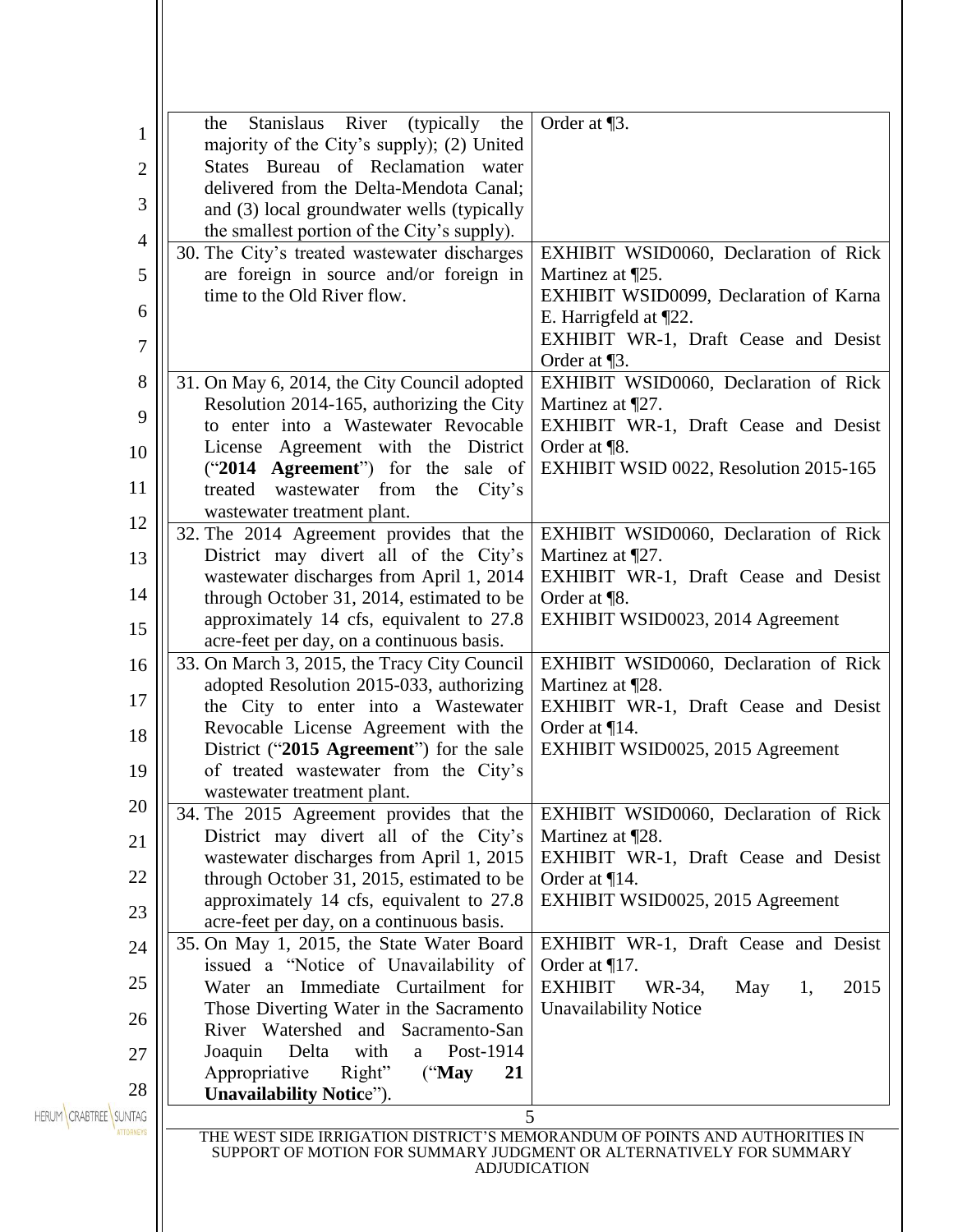|                                                      | 36. The May 1 Unavailability Notice notified                                                   | EXHIBIT WR-1, Draft Cease and Desist                                                                                                                                                                                                                                         |  |  |
|------------------------------------------------------|------------------------------------------------------------------------------------------------|------------------------------------------------------------------------------------------------------------------------------------------------------------------------------------------------------------------------------------------------------------------------------|--|--|
| 1                                                    | all holders of post-1914 appropriative                                                         | Order at $\P$ 17.                                                                                                                                                                                                                                                            |  |  |
| 2                                                    | water rights within the Sacramento River                                                       | <b>EXHIBIT</b><br>WR-34,<br>May<br>2015<br>1,                                                                                                                                                                                                                                |  |  |
|                                                      | Sacramento-San<br>Joaquin<br>and<br>Delta                                                      | <b>Unavailability Notice</b>                                                                                                                                                                                                                                                 |  |  |
| 3                                                    | watershed of the lack of availability of                                                       |                                                                                                                                                                                                                                                                              |  |  |
| 4                                                    | water to serve their post-1914 water                                                           |                                                                                                                                                                                                                                                                              |  |  |
|                                                      | rights, with some minor exceptions for                                                         |                                                                                                                                                                                                                                                                              |  |  |
| 5                                                    | non-consumptive diversions.                                                                    | EXHIBIT WR-1, Draft Cease and Desist                                                                                                                                                                                                                                         |  |  |
| 6                                                    | 37. The May 1 Unavailability Notice was<br>intended to apply to License 1381.                  | Order at $\P$ 17.                                                                                                                                                                                                                                                            |  |  |
|                                                      |                                                                                                | EXHIBIT WR-34, 35, May 1, 2015                                                                                                                                                                                                                                               |  |  |
| 7                                                    |                                                                                                | <b>Unavailability Notice</b>                                                                                                                                                                                                                                                 |  |  |
| 8                                                    | 38. The May 1 Unavailability Notice was                                                        | EXHIBIT WSID0152 at p. 33 [[2-4, p. 45,                                                                                                                                                                                                                                      |  |  |
|                                                      | based upon a spreadsheet methodology                                                           | $\P\P1-8.$                                                                                                                                                                                                                                                                   |  |  |
| 9                                                    | that compared supply and demand on a                                                           |                                                                                                                                                                                                                                                                              |  |  |
| 10                                                   | watershed wide basis.                                                                          |                                                                                                                                                                                                                                                                              |  |  |
| 11                                                   | 39. This spreadsheet methodology did not                                                       | EXHIBIT WSID0152 at p. 32 [[23-25, p. 33]                                                                                                                                                                                                                                    |  |  |
|                                                      | consider water available to WSID at its                                                        | $\P[1-25, p. 34 \Pi[1-3, p. 46 \Pi[10-24, p. 91 \Pi[6-1.52, p. 12, p. 12, p. 12, p. 12, p. 12, p. 12, p. 12, p. 12, p. 12, p. 12, p. 12, p. 12, p. 12, p. 12, p. 12, p. 12, p. 12, p. 12, p. 12, p. 12, p. 12, p. 12, p. 12, p. 12, p. 12, p. 12, p. 12, p. 12, p. 1$<br>16. |  |  |
| 12                                                   | point of diversion, the tidal effect in the<br>Delta, or the fact that tributary flow from     |                                                                                                                                                                                                                                                                              |  |  |
| 13                                                   | prior months was still present in the Delta                                                    |                                                                                                                                                                                                                                                                              |  |  |
|                                                      | and available for WSID to divert due to                                                        |                                                                                                                                                                                                                                                                              |  |  |
| 14                                                   | Delta hydrodynamics and residence time.                                                        |                                                                                                                                                                                                                                                                              |  |  |
| 40. The District did not provide the City with<br>15 |                                                                                                | EXHIBIT WSID0060, Declaration of Rick                                                                                                                                                                                                                                        |  |  |
|                                                      | a written Commencement Notice or                                                               | Martinez at ¶29.                                                                                                                                                                                                                                                             |  |  |
| 16                                                   | purchase wastewater from the City under                                                        |                                                                                                                                                                                                                                                                              |  |  |
| 17                                                   | the 2015 Agreement.                                                                            |                                                                                                                                                                                                                                                                              |  |  |
|                                                      | 41. The Prosecution Team did not take any<br>measurements of flow at the WSID point            | EXHIBIT WSID0152 at p. 92 [[1-22, p. 93]<br>$\P$ [15-20.                                                                                                                                                                                                                     |  |  |
| 18                                                   | of diversion, or downstream in either                                                          |                                                                                                                                                                                                                                                                              |  |  |
| 19                                                   | direction.                                                                                     |                                                                                                                                                                                                                                                                              |  |  |
|                                                      | 42. Instead the Prosecution Team simply                                                        | EXHIBIT WSID0152 at p. 92 $\P$ [1-22, p. 93]                                                                                                                                                                                                                                 |  |  |
| 20                                                   | assumed that a diversion of 14 cfs by                                                          | $\P$ 15-20.                                                                                                                                                                                                                                                                  |  |  |
| 21                                                   | WSID resulted in a corresponding                                                               |                                                                                                                                                                                                                                                                              |  |  |
|                                                      | reduction in flow.                                                                             |                                                                                                                                                                                                                                                                              |  |  |
| 22                                                   | 43. By contrast, WSID's expert conducted a                                                     | EXHIBIT WSID0123 at $\P$ 12.                                                                                                                                                                                                                                                 |  |  |
| 23                                                   | scientifically<br>scientific<br>study<br>using<br>Delta<br>modeling<br>accepted<br>tools<br>to | EXHIBIT WSID0125 at p. 2.                                                                                                                                                                                                                                                    |  |  |
| 24                                                   | determine that no measurable decrease in                                                       |                                                                                                                                                                                                                                                                              |  |  |
|                                                      | flow or water levels results from WSID's                                                       |                                                                                                                                                                                                                                                                              |  |  |
| 25                                                   | diversion of 8 to 14 cfs.                                                                      |                                                                                                                                                                                                                                                                              |  |  |
| 26                                                   | 44. Section (b) of Water Code Section 1211                                                     | EXHIBIT WSID 0027, September 6, 2001                                                                                                                                                                                                                                         |  |  |
|                                                      | was added to State Water Code in 2001 at                                                       | Enrolled Bill Report at p. 557.                                                                                                                                                                                                                                              |  |  |
| 27                                                   | the request of the State Water Board,                                                          |                                                                                                                                                                                                                                                                              |  |  |
| 28                                                   | which asserted: "Where there is no threat                                                      |                                                                                                                                                                                                                                                                              |  |  |
| HERUM CRABTREE SUNTAG                                | to instream flows or third party water-<br>6                                                   |                                                                                                                                                                                                                                                                              |  |  |
|                                                      |                                                                                                | THE WEST SIDE IRRIGATION DISTRICT'S MEMORANDUM OF POINTS AND AUTHORITIES IN                                                                                                                                                                                                  |  |  |
|                                                      |                                                                                                | SUPPORT OF MOTION FOR SUMMARY JUDGMENT OR ALTERNATIVELY FOR SUMMARY                                                                                                                                                                                                          |  |  |
|                                                      |                                                                                                | <b>ADJUDICATION</b>                                                                                                                                                                                                                                                          |  |  |
|                                                      |                                                                                                |                                                                                                                                                                                                                                                                              |  |  |
|                                                      |                                                                                                |                                                                                                                                                                                                                                                                              |  |  |

Н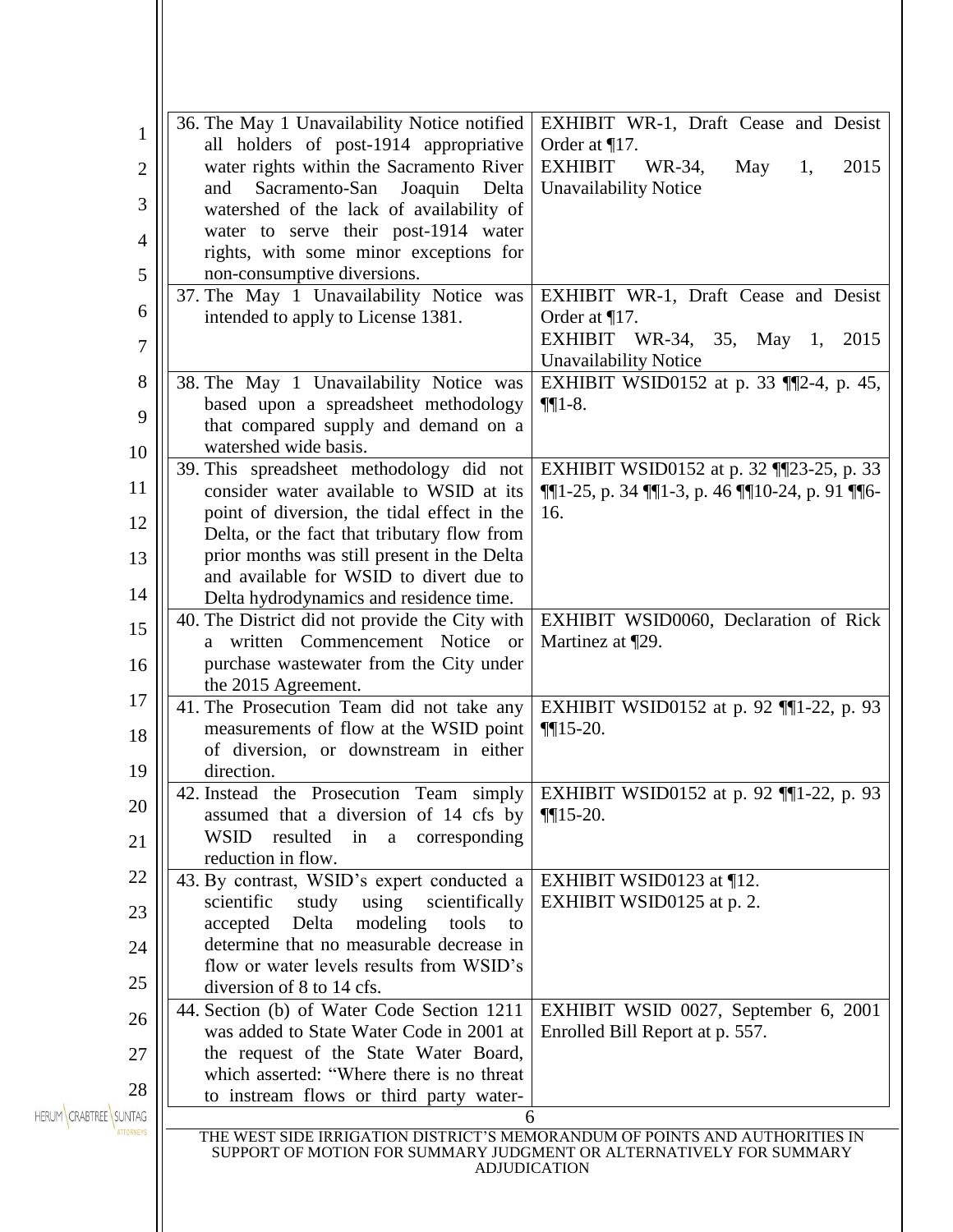|                                           | right holders, requiring [State Water                                                                                                                                     |
|-------------------------------------------|---------------------------------------------------------------------------------------------------------------------------------------------------------------------------|
| 1                                         | Board] review is an unnecessary burden                                                                                                                                    |
| $\mathbf{2}$                              | on wastewater reclamation."                                                                                                                                               |
| 3                                         | Date: January 25, 2015<br>HERUM\CRABTREE\SUNTAG<br>A California Professional Corporation                                                                                  |
| $\overline{4}$                            |                                                                                                                                                                           |
| $\mathfrak{S}$                            | By:                                                                                                                                                                       |
| 6                                         | JEANNE M. ZOLEZZI<br>Attorneys for<br>The West Side Irrigation District                                                                                                   |
| 7<br>8                                    |                                                                                                                                                                           |
| 9                                         |                                                                                                                                                                           |
| 10                                        |                                                                                                                                                                           |
| 11                                        |                                                                                                                                                                           |
| 12                                        |                                                                                                                                                                           |
| 13                                        |                                                                                                                                                                           |
| 14                                        |                                                                                                                                                                           |
| 15                                        |                                                                                                                                                                           |
| 16                                        |                                                                                                                                                                           |
| $17\,$                                    |                                                                                                                                                                           |
| 18                                        |                                                                                                                                                                           |
| 19                                        |                                                                                                                                                                           |
| 20                                        |                                                                                                                                                                           |
| 21                                        |                                                                                                                                                                           |
| 22                                        |                                                                                                                                                                           |
| 23                                        |                                                                                                                                                                           |
| 24                                        |                                                                                                                                                                           |
| 25                                        |                                                                                                                                                                           |
| 26<br>27                                  |                                                                                                                                                                           |
| 28                                        |                                                                                                                                                                           |
| HERUM CRABTREE SUNTAG<br><b>ATTORNEYS</b> | 7                                                                                                                                                                         |
|                                           | THE WEST SIDE IRRIGATION DISTRICT'S MEMORANDUM OF POINTS AND AUTHORITIES IN<br>SUPPORT OF MOTION FOR SUMMARY JUDGMENT OR ALTERNATIVELY FOR SUMMARY<br><b>ADJUDICATION</b> |
|                                           |                                                                                                                                                                           |
|                                           |                                                                                                                                                                           |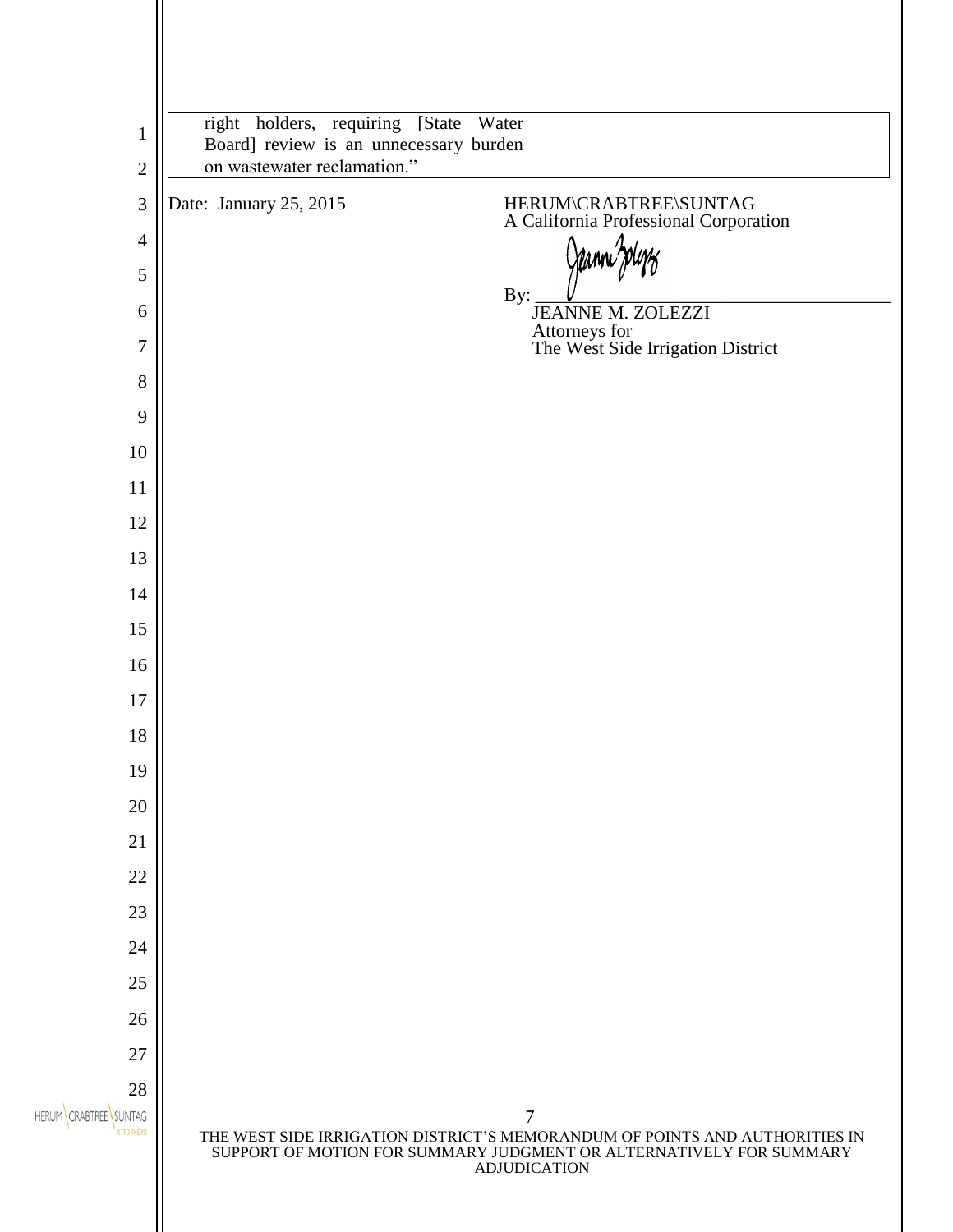| 1              | JEANNE M. ZOLEZZI, SBN: 121282                                                  |                                                                                               |
|----------------|---------------------------------------------------------------------------------|-----------------------------------------------------------------------------------------------|
| $\overline{2}$ | KARNA E. HARRIGFELD, SBN: 162824<br>JANELLE KRATTIGER, SBN: 299076              |                                                                                               |
| 3              | HERUM\CRABTREE\SUNTAG<br>A California Professional Corporation                  |                                                                                               |
| 4              | 5757 Pacific Ave., Suite 222<br>Stockton, CA 95207<br>Telephone: (209) 472-7700 |                                                                                               |
| 5              |                                                                                 |                                                                                               |
| 6              | Attorneys for<br>THE WEST SIDE IRRIGATION DISTRICT                              |                                                                                               |
| 7              |                                                                                 |                                                                                               |
| 8              |                                                                                 | <b>BEFORE THE STATE WATER RESOURCES CONTROL BOARD</b>                                         |
| 9              |                                                                                 |                                                                                               |
| 10             | <b>ENFORCEMENT ACTION ENFO1949</b><br>DRAFT CEASE AND DESIST ORDER              | <b>MOTION TO DISMISS BASED UPON</b><br><b>VIOLATION OF DUE PROCESS</b>                        |
| 11             | REGARDING UNAUTHORIZED<br><b>DIVERSIONS OR THREATENED</b>                       | Hearing Date: March 21, 2015                                                                  |
| 12             | UNAUTHORIZED DIVERSIONS OF<br>WATER FROM OLD RIVER IN SAN                       | Hearing Officer: Frances Spivy-Weber                                                          |
| 13             | <b>JOAQUIN COUNTY</b>                                                           |                                                                                               |
| 14             |                                                                                 |                                                                                               |
| 15             |                                                                                 | West Side Irrigation District ("WSID") hereby moves to dismiss Enforcement Action             |
| 16             |                                                                                 | ENF01949 ("Enforcement Action") against it because WSID's due process rights will be          |
| 17             |                                                                                 | violated if Hearing Officer Frances Spivy-Weber ("Hearing Officer") is allowed to serve, as   |
| 18             |                                                                                 | multiple members of the Prosecution Team have served as advisors to the State Water Resources |
| 19             |                                                                                 | Control Board ("Water Board") for over two years, of which the Hearing Officer is a member,   |

21 22 23 24 25 26 27 28 Due Process rights are violated when the Water Board fails to maintain a separation of functions between its Prosecution Team and its Hearing Team and Water Board members. The Prosecution Team members in the Enforcement Action, and a Prosecution Team supervisor, have been the "go-to" staff members to explain to the Water Board and other Executive Office members how curtailments were imposed in 2014 and 2015, and how the determination of water availability supporting those curtailments was made. Those same staff members are now prosecuting WSID based upon that same water determination methodology, which WSID will be challenging. What chance does WSID have of convincing the Hearing Team and the Hearing

both prior to and during the pendency of the Enforcement Action.

HERUM CRABTREE SUNTAG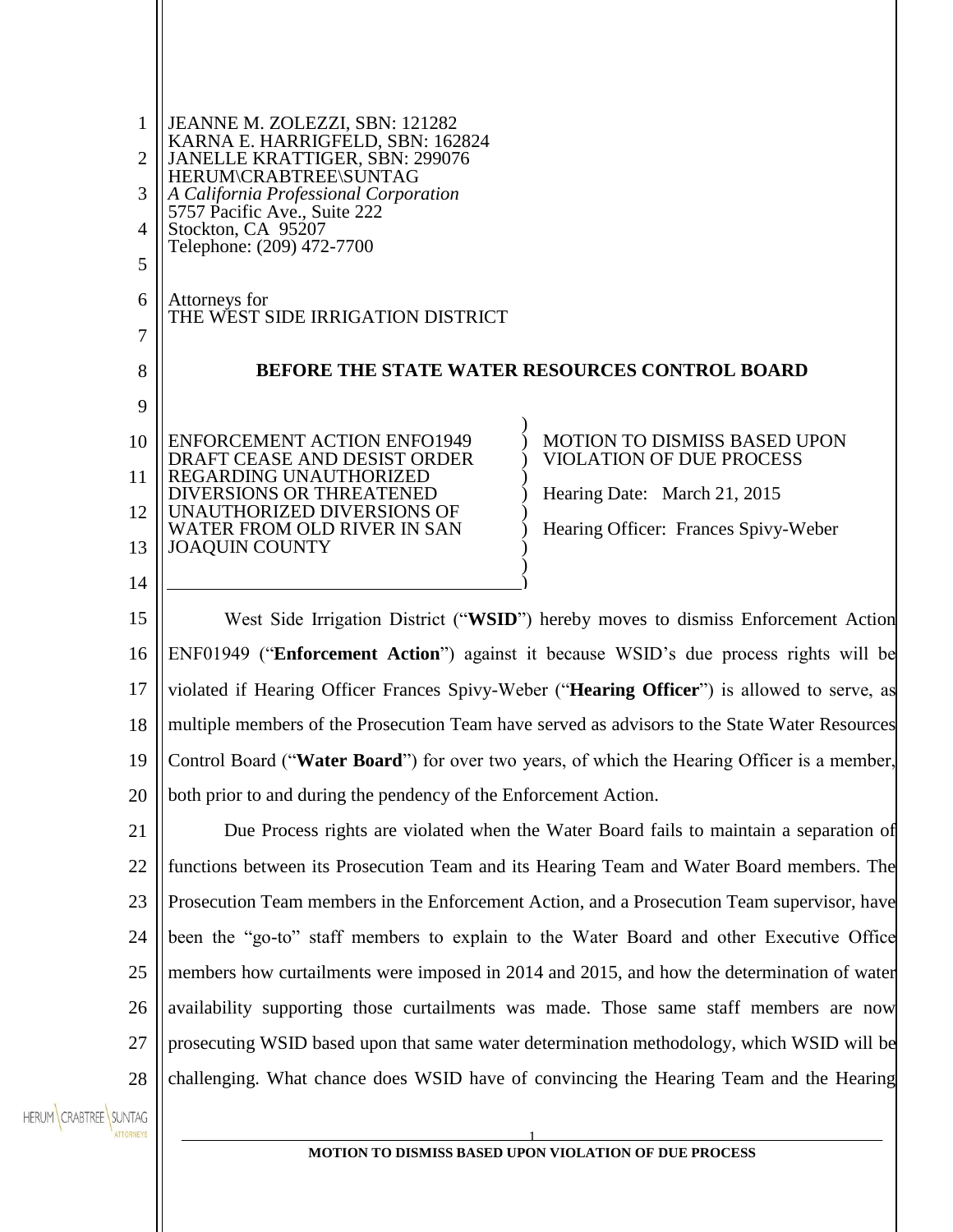1  $\mathcal{L}$ 3 4 5 Officer that the methodology being argued by Kathy Mrowka and Michael George is flawed, when Kathy Mrowka, Michael George, and Ms. Mrowka's supervisor, John O'Hagan, have been convincing the Water Board for over two years that the same methodology is accurate and legally supportable? The answer is very little chance, and that fact violates WSID's Due Process rights.

6

#### **I. FACTUAL BACKGROUND**

7 **A. PROSECUTION TEAM** 

8 9 10 11 12 The designated Prosecution Team in the Enforcement Action includes Kathy Mrowka and Michael George, who have both submitted testimony in support of the Prosecution Team. EXHIBITS WR-7, WR-21, September 1, 2015 *Notice of Public Hearing and Pre-Hearing Conference*. John O'Hagan directly supervises Ms. Mrowka at her position at the Water Board. EXHIBIT WR-7 at p. 23, lines 3-5, p. 25, lines 11-12, p. 162, lines 12-13.

13 14 15 16 17 18 19 Prior to initiating the Draft Cease and Desist Order that is the basis for the Enforcement Action ("**CDO**"), Ms. Mrowka's boss, Mr. O'Hagan, submitted a lengthy declaration to a Superior Court supporting the State Board's opposition to a temporary restraining order sought by WSID. In this declaration Mr. O'Hagan testified that WSID was violating its water permit and insufficient water was available for WSID to exercise its water right permit. His opinion is based on essentially the same arguments, methodology and evidence that Ms. Mrowka now relies on in this Enforcement Action to reach the same conclusion as her boss.

20

**///**

**///**

## **B. SEPARATION OF FUNCTIONS**

21 22 23 24 25 26 27 The September 1, 2015 *Notice of Public Hearing and Pre-Hearing Conference* issued by the Water Board discussed the separation of functions being imposed in the Enforcement Proceeding: The prosecution team is separated from the hearing team and is prohibited from having ex parte communications with any members of the State Water Board and any members of the hearing team regarding substantive issues and controversial procedural issues within the scope of this proceeding. This separation of functions also applies to the supervisors of each team. (Gov. Code, §§ 11430.10-11430.80.)

28 HERUM CRABTREE SUNTAG

> 2 **MOTION TO DISMISS BASED UPON VIOLATION OF DUE PROCESS**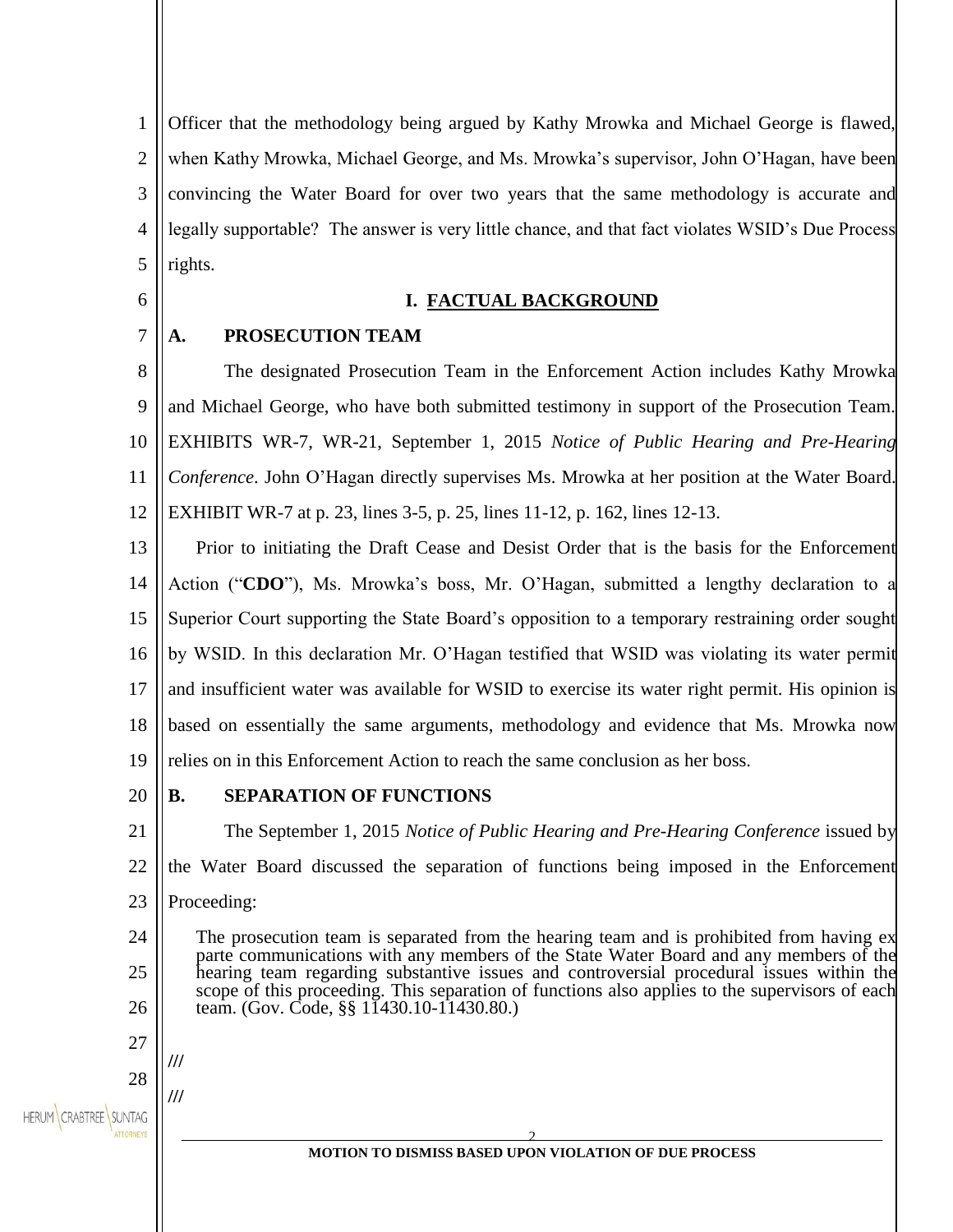# 1

## **C. ENFORCEMENT ACTION AND KEY ISSUES**

 $\mathcal{L}$ 3 4 5 6 7 While the CDO is dated July 16, 2015, the Prosecution Team has acknowledged that Enforcement Action against WSID began on March 22, 2015. EXHIBITS WR-7 at p. 4 and WR-21 at p. 1. The key issue in Phase I of the Enforcement Action is water availability. December 16, 2015 *[Procedural Ruling:](http://www.waterboards.ca.gov/waterrights/water_issues/programs/hearings/westside_irrigation_district/docs/wsid-bbid_consolidated_rulingletterfinal121615.pdf) Request to Consolidate The West Side Irrigation District and Byron-Bethany Irrigation District hearings and Motion for Continuance of the West Side Irrigation District hearing*.

#### 8 **D. ADVISORY ROLE**

9 10 11 12 13 Ms. Mrowka, her supervisor John O'Hagan, and Mr. George, have played a continuing and extensive advisory role to the Water Board regarding water availability methodology and enforcement since the beginning of 2014, and continuing without interruption through at least August of 2015. In 2015 alone this advisory role included, but was not limited to, the following twelve events:

- 14 15 1. Mr. O'Hagan advised the Water Board on water availability on January 6, 2015. EXHIBIT BBID305, 306.
- 16 17 2. Mr. O'Hagan advised the Water Board on water availability on January 20, 2015. EXHIBIT BBID307, 308.
- 18 19 3. Mr. O'Hagan advised the Water Board on water availability on February 3, 2015. EXHIBIT BBID309, 310.
	- 4. Ms. Mrowka advised the Water Board on water availability on February 17, 2015. EXHIBIT BBID311, 312.
		- 5. Mr. O'Hagan advised the Water Board on water availability on April 21, 2015. EXHIBIT BBID315, 316.
		- 6. Mr. O'Hagan advised the Water Board on water availability on May 5, 2015. EXHIBIT BBID317, 318.
			- 7. Ms. Mrowka advised the Water Board on water availability on May 19, 2015. EXHIBIT BBID319, 320.

8. Mr. George advised the Water Board on water availability on June 2, 2015.



20

21

22

23

24

25

26

27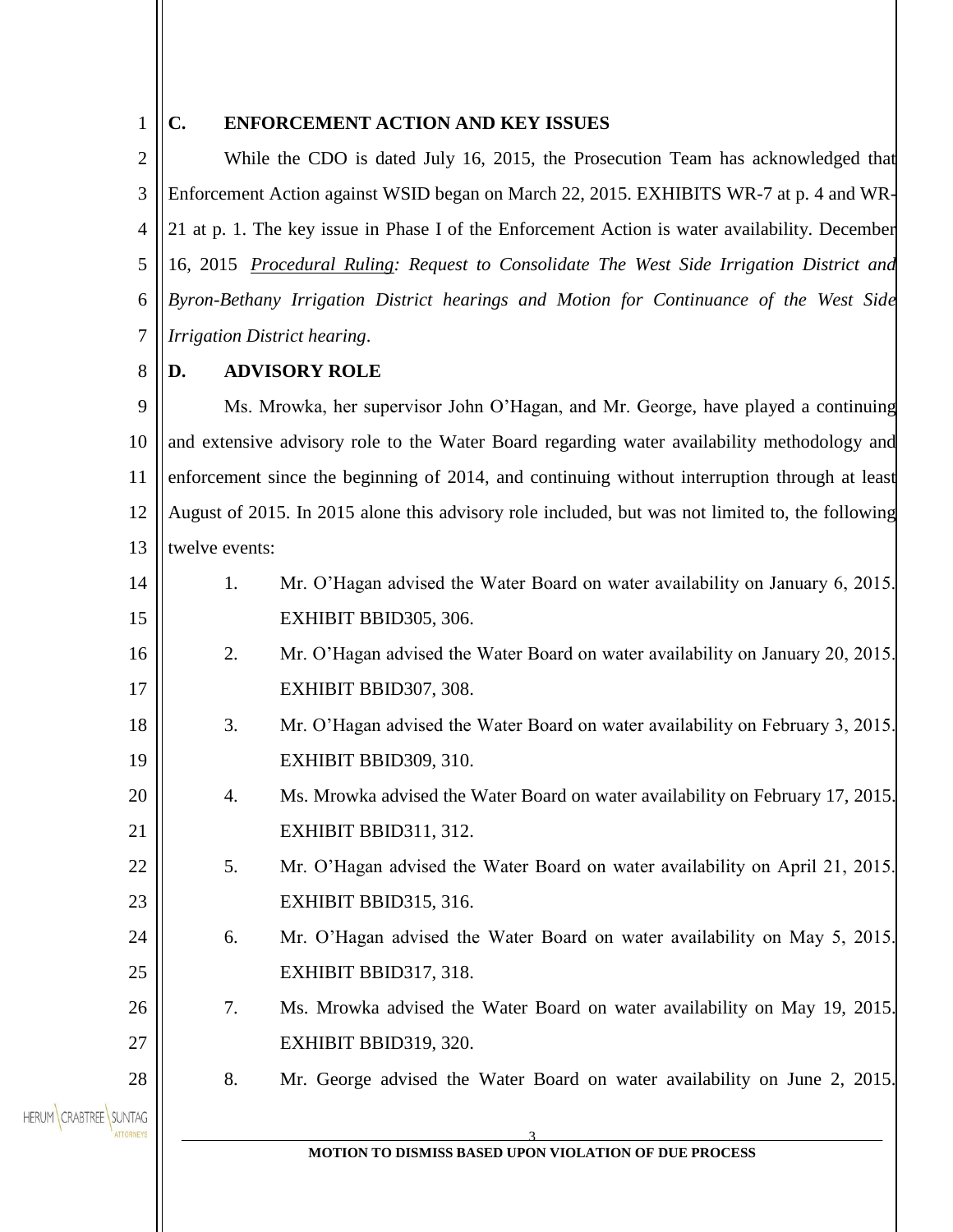| $\mathbf{1}$           |                                                                                                | EXHIBIT BBID325, 326.                                                                         |
|------------------------|------------------------------------------------------------------------------------------------|-----------------------------------------------------------------------------------------------|
| $\overline{2}$         | 9.                                                                                             | Ms. Mrowka advised the Water Board on water availability on June 16, 2015,                    |
| 3                      |                                                                                                | including an update on curtailment specifically against WSID. EXHIBIT                         |
| 4                      |                                                                                                | BBID305, 306.                                                                                 |
| 5                      | 10.                                                                                            | Ms. Mrowka advised the Water Board on water availability on July 7, 2015.                     |
| 6                      |                                                                                                | EXHIBIT BBID329, 330.                                                                         |
| 7                      | 11.                                                                                            | Ms. Mrowka advised the Water Board on water availability on July 21, 2015.                    |
| 8                      |                                                                                                | EXHIBIT BBID331, 332.                                                                         |
| 9                      | 12.                                                                                            | Mr. O'Hagan, Mr. George and Ms. Mrowka advised the Water Board on water                       |
| 10                     |                                                                                                | availability and enforcement on August 4, 2015. EXHIBIT BBID333, 334.                         |
| 11                     | These advisory actions occurred at meetings and workshops of the Water Board, and involved     |                                                                                               |
| 12                     |                                                                                                | not only presentations to, but extensive discussion with Water Board Members, explaining      |
| 13                     | exactly how water availability is determined, how curtailments are imposed, how enforcement is |                                                                                               |
| 14                     | conducted. The discussion includes questions by Water Board Members, and response and          |                                                                                               |
| 15                     |                                                                                                | explanations by Ms. Mrowka, Mr. George and Mr. O'Hagan. Through these interactions human      |
| 16                     | nature and common sense inform us that the Water Board built trust in the methodology utilized |                                                                                               |
| 17                     | by the Prosecution Team and their supervisors to determine water availability.                 |                                                                                               |
| 18                     | This interaction between Prosecution Team staff and their supervisors is not limited to        |                                                                                               |
| 19                     |                                                                                                | Water Board meetings. There have been additional ex parte communications through electronic   |
| 20                     |                                                                                                | messages before and after the Enforcement Action was initiated. For example:                  |
| 21                     | 1.                                                                                             | An April 2, 2015 email from John O'Hagan to Water Board Member Dorene                         |
| 22                     |                                                                                                | D'Adamo and Tom Howard responding to questions regarding water available and explaining       |
| 23                     |                                                                                                | the Prosecution Team's calculations of and methodology for water availability determinations. |
| 24                     | 2.                                                                                             | A May 19, 2015 email from Kathy Mrowka to Water Board Executive Staff and                     |
| 25                     | Water Board Member Dorene D'Adamo providing an update on modeling runs regarding water         |                                                                                               |
| 26                     | availability.                                                                                  |                                                                                               |
| 27                     | 3.                                                                                             | A June 17, 2015 email from Kathy Mrowka to Water Board Executive Staff and                    |
| 28                     |                                                                                                | Water Board Member Felicia Marcus providing detailed information on water availability and    |
| <b>CRABTREE SUNTAG</b> |                                                                                                |                                                                                               |
|                        |                                                                                                | MOTION TO DISMISS BASED UPON VIOLATION OF DUE PROCESS                                         |
|                        |                                                                                                |                                                                                               |

 $\parallel$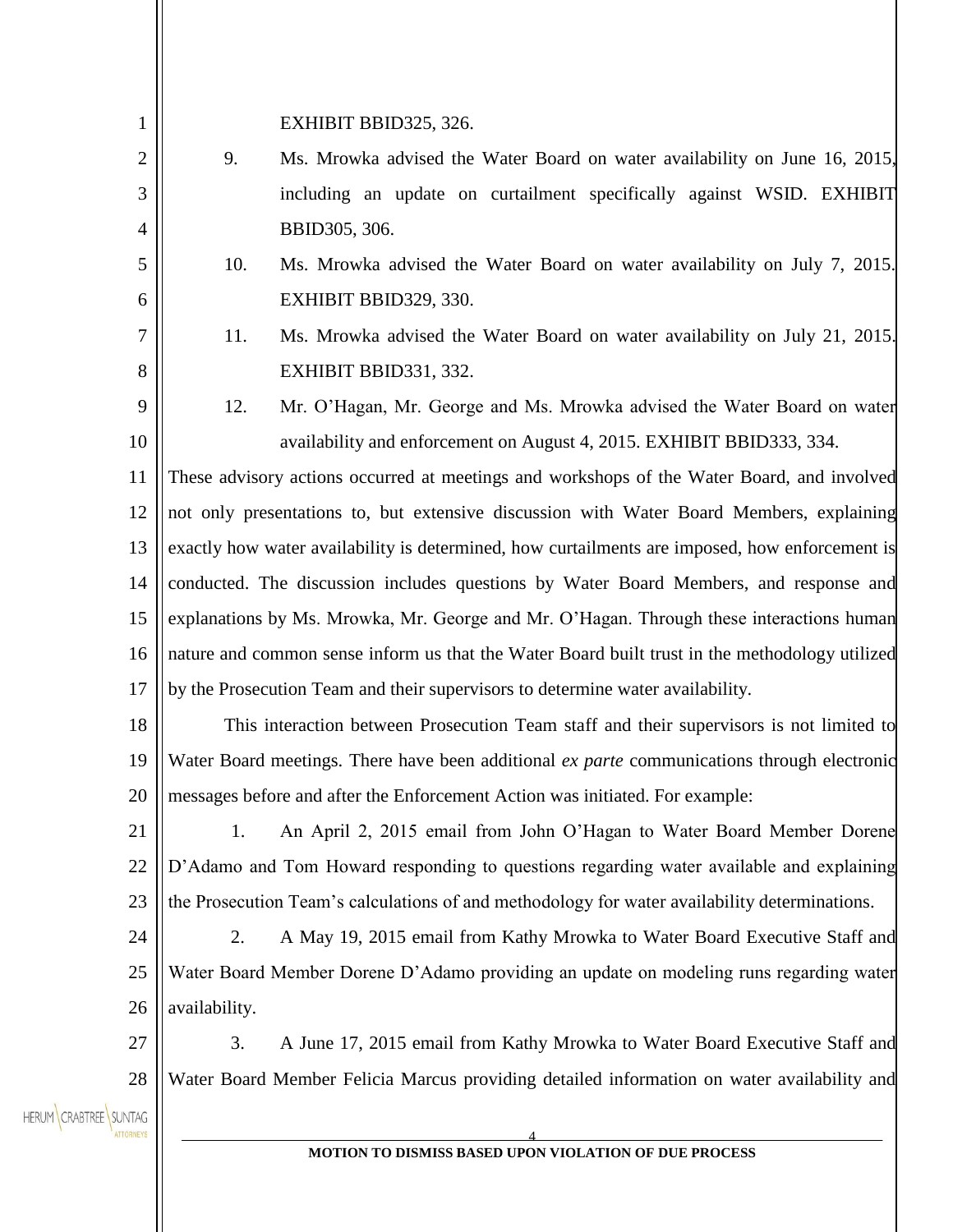1 curtailments.

7

 $\mathcal{D}_{\mathcal{L}}$ 3 4 4. A June 25, 2015 email from Caren Trgovich of Water Board Executive Staff, asking John O'Hagan to response to Water Board Member Dorene D'Adamo requesting Mr. O'Hagan to explain to Board Member D'Adamo how enforcement actions are taken.

5 6 5. A May 1, 2015 email from John O'Hagan to Water Board Executive Staff explaining the Prosecution Team's rationale for curtailment.

#### **II. LEGAL STANDARD**

8 9 10 11 12 13 14 The Government Code mandates very specific procedures when agencies conduct adjudicative proceedings. Specifically, the Code requires "[t]he adjudicative function…be separated from the investigative, prosecutorial, and advocacy functions within the agency…" [the] "presiding officer is subject to disqualification for bias, prejudice, or interest…" [and, lastly,] "[e]x parte communications shall be restricted…" Cal. Gov. Code § 11425.10(a)(4)-(5), and (8). The California Supreme Court recently opined on the potential for Due Process violations in Enforcement Proceedings. *Morongo Band of Mission Indians v. State Water* 

15 *Resources Control Board* (2009) 45 Cal.4th 731. Generally, the court summarized:

16 17 18 19 [i]n construing the constitutional due process right to an impartial tribunal, we take a more practical and less pessimistic view of human nature… In the absence of financial or other personal interest, and when rules mandating an agency's internal separation of functions [in a given adjudicative proceeding] and prohibiting ex parte communications are observed, the presumption of impartiality can be overcome only by specific evidence demonstrating actual bias or a particular combination of circumstances creating an unacceptable risk of bias." (Id. at p. 741.)

20 21 22 23 24 25 26 27 The rule articulated by the Supreme Court is clear and straightforward: if an agency scrupulously follows rules compelling an internal separation of prosecutorial and hearing teams then the agency enjoys a meaningful presumption of impartiality. However, when the "rules mandating an agency's internal separation of functions" is not scrupulously followed, then no presumption of impartiality is present, and under the *Morongo* court's rationale, allowing an attorney to act as both an advisor and prosecutor is the type of "specific evidence demonstrating actual bias" or "a combination of circumstances creating an unacceptable risk of bias" and produces a Due Process violation.

28 ///

HERUM CRABTREE SUNTAG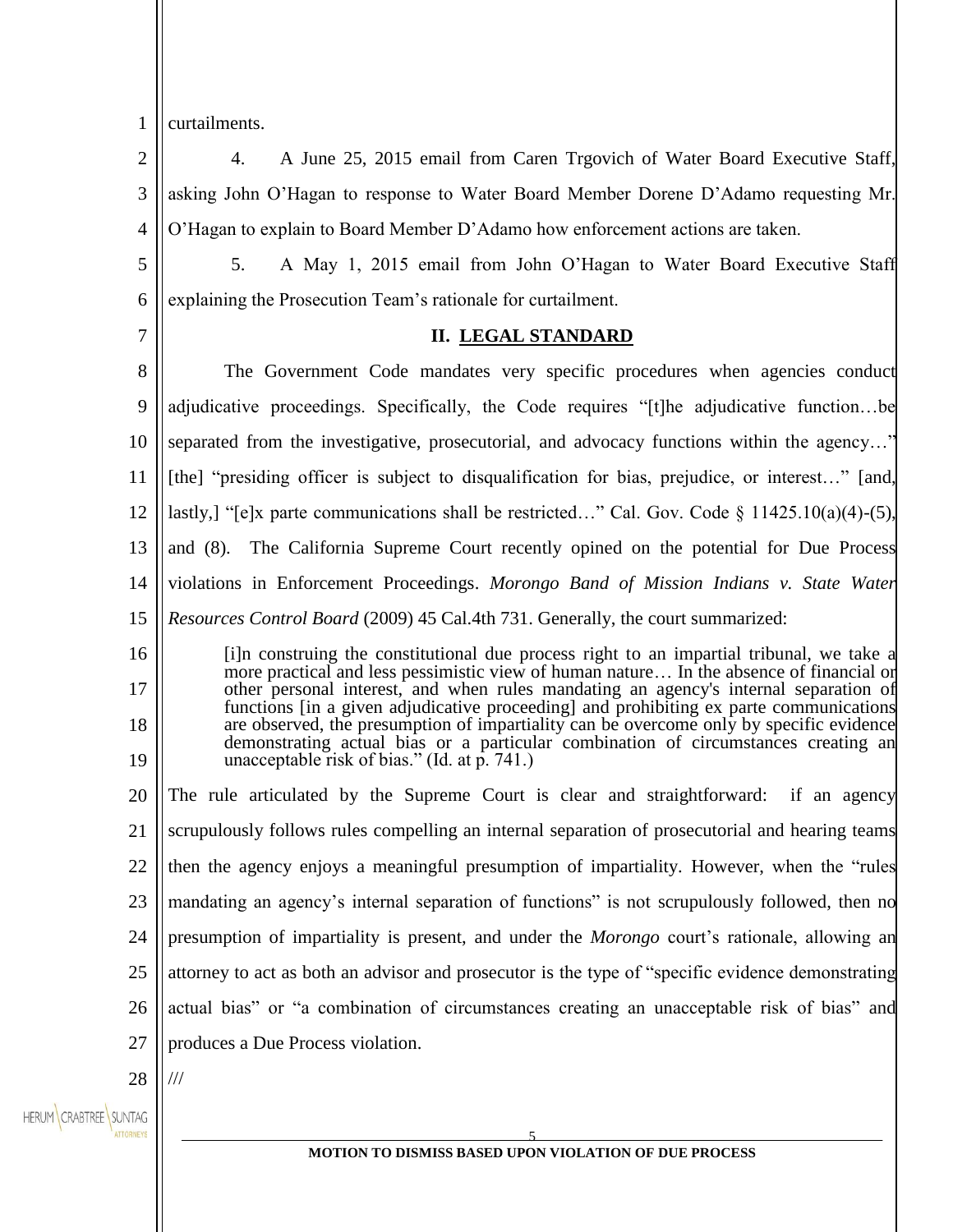1  $\mathcal{L}$ 3 4 5 6 7 8 9 10 11 Additionally, the Code narrowly limits acceptable *ex parte* communications. Under §11430.30, a communication that is otherwise prohibited from an employee of an agency to the hearing officer is permissible if: "[t]he communication is for the purpose of assistance and advice to the presiding officer from a person who *has not* served as investigator, prosecutor, or advocate in the proceeding or its preadjudicative stage…" and when the "communication is for the purpose of advising the presiding officer concerning any of the following matters in an adjudicative proceeding that is *not prosecutorial in character*: [][t]he advice involves a technical issue in the proceeding and the advice is necessary for, and is not otherwise reasonably available to, the presiding officer, provided the content of the advice is disclosed on the record and all parties are given an opportunity to address it…" Cal. Gov. Code § 11430.30(a) & (c)(1) (underlining added).

12 13 14 15 16 The Code does not differentiate between types or categories of employees. Any employee serving in an advisory role cannot then serve in a prosecutorial, advocacy, or investigative role in the same case or a factually related case. The Code therefore applies to both technical staff and legal staff, and requires screening of that staff pursuant to the APA. Here the *ex parte* communications do not cohere to the limitations expressed by Section 11430.30.

#### **III. ARGUMENT**

18 19 20 21 22 23 24 Impermissible staff actions contaminate the enforcement process, infect the hearing officer and disable the agency's ability to proceed with this enforcement action because it impossible to conclude there is not a risk of bias as determined by the statutory factors. Indeed these statutory factors do not require actual bias of a hearing officer when an agency has not maintained an ethical wall between its hearing and prosecutorial personnel. When there is evidence that staff functions were collapsed, then Due Process safeguards mandate that the risk of bias is too great to proceed.

25 26

27

28

17

#### A. **DUE PROCESS PROHIBITS STAFF FROM SIMULTANEOUSLY ACTING**  AS AN ADVISOR AND A PROSECUTOR TO A DECISION-MA **PROCEEDINGS THE SAME OR DIRECTLY RELATED PROCEEDINGS**

The law is clear that "due process requires fair adjudicators in courts and administrative tribunals alike." *Haas v. County of San Bernardino* [\(2002\) 27 Cal.4th 1017, 1024.](https://advance.lexis.com/document/?pdmfid=1000516&crid=9ec69a6a-b5c9-4787-8d07-56af4ace8f22&pddocfullpath=%2Fshared%2Fdocument%2Fbriefs-pleadings-motions%2Furn%3AcontentItem%3A4SH0-SX50-02G9-X3N9-00000-00&ecomp=d8-g&prid=025d0dd7-fac2-4617-a5c8-780c228d3168) While

HERUM CRABTREE SUNTAG

6 **MOTION TO DISMISS BASED UPON VIOLATION OF DUE PROCESS**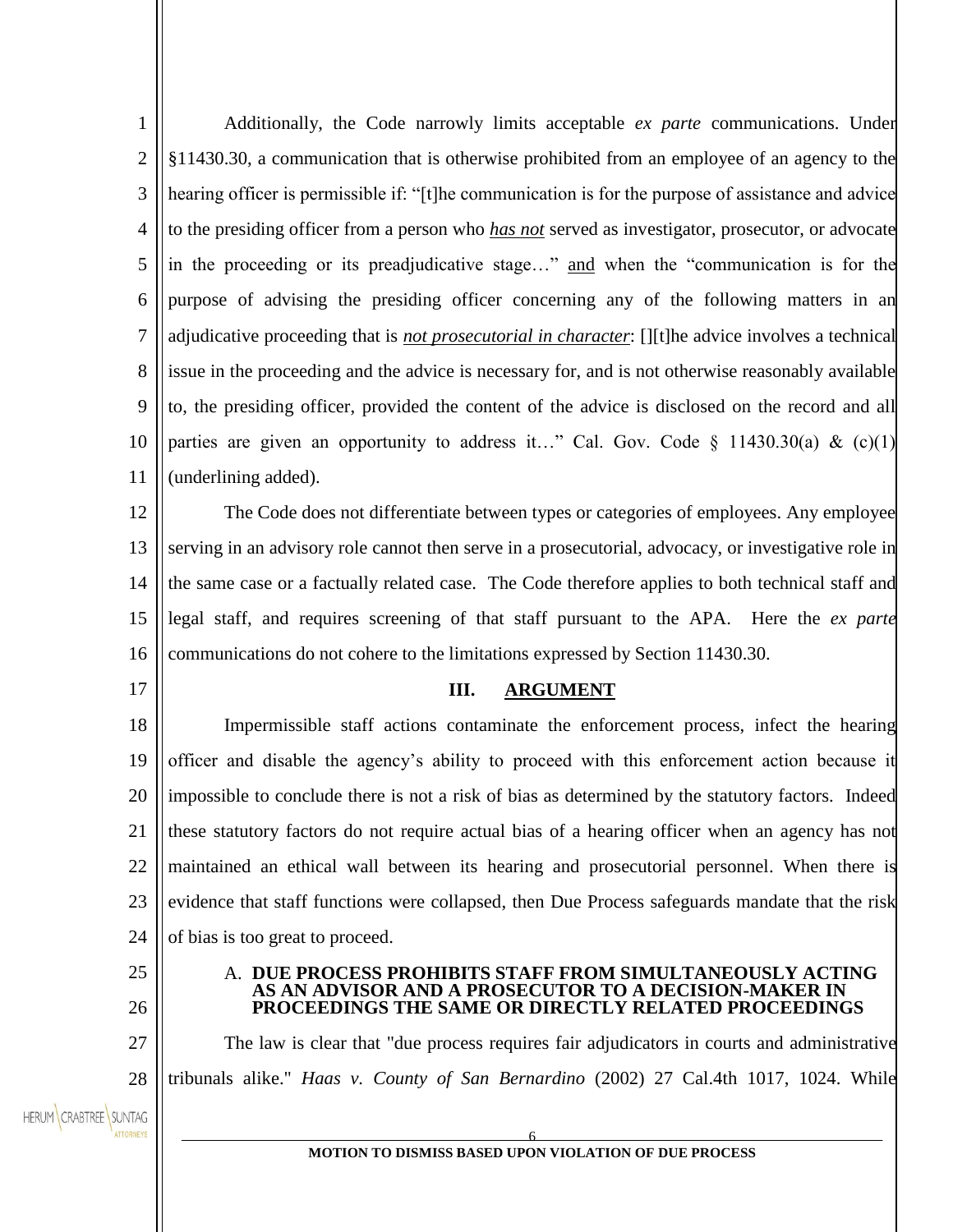| $\mathbf{1}$          | administrative agencies have some discretion in structuring adjudicative proceedings,                                                                                                                                                                                                                                                                                                  |  |
|-----------------------|----------------------------------------------------------------------------------------------------------------------------------------------------------------------------------------------------------------------------------------------------------------------------------------------------------------------------------------------------------------------------------------|--|
| $\overline{c}$<br>3   | [T] hey may not disregard certain basic precepts. One fairness principle directs that in<br>adjudicative matters, one adversary should not be permitted to bend the ear of the<br>ultimate decision maker or the decision maker's advisers in private. Another directs that<br>the functions of prosecution and adjudication be kept separate, carried out by distinct<br>individuals. |  |
| 4                     |                                                                                                                                                                                                                                                                                                                                                                                        |  |
| 5                     | Department of Alcoholic Beverage Control v. Alcoholic Beverage Control Appeals Bd. (2006) 40                                                                                                                                                                                                                                                                                           |  |
| 6                     | Cal.4th 1, 5.                                                                                                                                                                                                                                                                                                                                                                          |  |
| 7                     | To comply with these requirements and satisfy Constitutional protections, the Water                                                                                                                                                                                                                                                                                                    |  |
| 8                     | Board's policy and practice, as identified in its Hearing Notice, is intended to "wall off" and                                                                                                                                                                                                                                                                                        |  |
| 9                     | separate prosecutorial and advisory staff functions, assigning some employees to an enforcement                                                                                                                                                                                                                                                                                        |  |
| 10                    | team and others to a hearing team:                                                                                                                                                                                                                                                                                                                                                     |  |
| 11                    | The prosecution team is separated from the hearing team and is prohibited from having<br>ex parte communications with any members of the State Water Board and any members                                                                                                                                                                                                             |  |
| 12                    | of the hearing team regarding substantive issues and controversial procedural issues<br>within the scope of this proceeding. This separation of functions also applies to the                                                                                                                                                                                                          |  |
| 13                    | supervisors of each team.                                                                                                                                                                                                                                                                                                                                                              |  |
| 14                    | Hearing Notice at p. 3. In this instance the Water Board staff did not follow its own policy and                                                                                                                                                                                                                                                                                       |  |
| 15                    | procedure.                                                                                                                                                                                                                                                                                                                                                                             |  |
| 16                    | <i>Morongo</i> does not constitute controlling legal precedent over this dispute for two reasons.                                                                                                                                                                                                                                                                                      |  |
| 17                    | First, it involved the issue of whether, in a Water Board administrative proceeding, constitutional                                                                                                                                                                                                                                                                                    |  |
| 18                    | due process is violated when Water Board prosecution staff simultaneously serves as an advisor                                                                                                                                                                                                                                                                                         |  |
| 19                    | to the Water Board in an unrelated matter. Here, members of the Prosecution Team, and their                                                                                                                                                                                                                                                                                            |  |
| 20                    | supervisor, have and continue to serve as advisors to Water Board members and Hearing Team                                                                                                                                                                                                                                                                                             |  |
| 21                    | members and supervisors in the same matter, and on the very key issues involved in that matter.                                                                                                                                                                                                                                                                                        |  |
| 22                    | The Morongo court concluded that because an agency attorney's concurrent advisory role                                                                                                                                                                                                                                                                                                 |  |
| 23                    | was in an <i>unrelated matter</i> , there was no threat of actual bias on the part of the decision maker;                                                                                                                                                                                                                                                                              |  |
| 24                    | thus the circumstances did not reach a constitutionally intolerable situation. The Morongo court                                                                                                                                                                                                                                                                                       |  |
| 25                    | emphasized the fact that there was no evidence that the staff attorney had ever acted in both                                                                                                                                                                                                                                                                                          |  |
| 26                    | advisory and prosecutorial capacities in that case or any other single adjudicative proceeding.                                                                                                                                                                                                                                                                                        |  |
| 27                    | Thus Morongo teaches us that Board staff would be found to have improper undue influence                                                                                                                                                                                                                                                                                               |  |
| 28                    | over the Water Board or a Hearing Officer if: (1) they acted in both advisory and prosecutorial                                                                                                                                                                                                                                                                                        |  |
| HERUM CRABTREE SUNTAG |                                                                                                                                                                                                                                                                                                                                                                                        |  |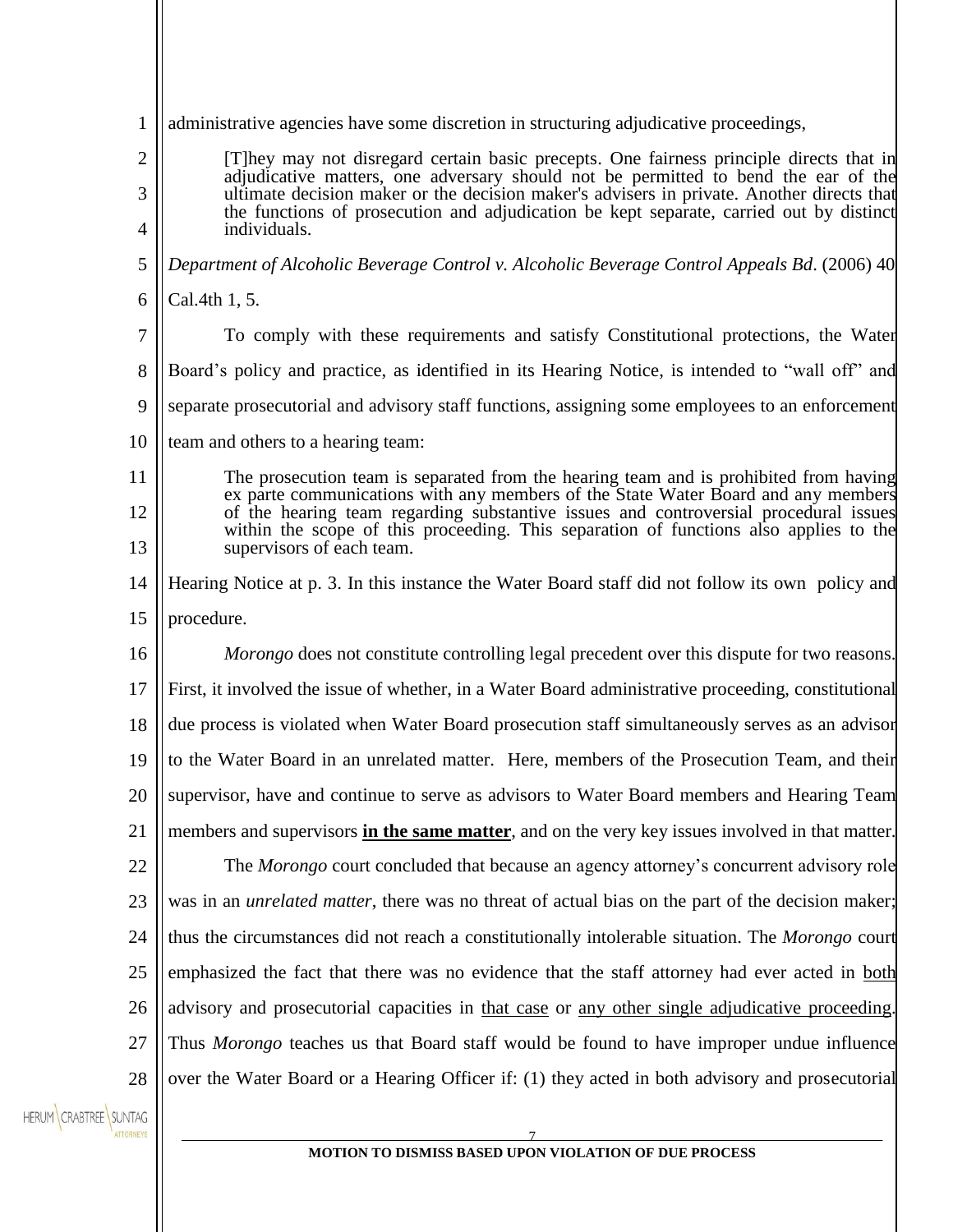| 1                     | capacities in the <i>same case</i> , or <i>in a single adjudicative proceeding</i> ; and/or $(2)$ the Board                                                                               |  |  |
|-----------------------|-------------------------------------------------------------------------------------------------------------------------------------------------------------------------------------------|--|--|
| $\overline{2}$        | regarded the staff member as <b>a sole or primary advisor</b> .                                                                                                                           |  |  |
| 3                     | This fully describes the situation here. In this Enforcement Action we have precisely this                                                                                                |  |  |
| 4                     | Constitutional infirmity, members of the Prosecution Team Michael George and Kathy Mrowka,                                                                                                |  |  |
| 5                     | and Ms. Mrowka's supervisor John O'Hagan, have acted in both advisory and prosecutorial                                                                                                   |  |  |
| 6                     | capacities in the same Enforcement Action, <i>in a single adjudicative proceeding</i> both prior to                                                                                       |  |  |
| 7                     | March of 2015 through the present day. Under the rule and factors identified in <i>Morongo</i> , the                                                                                      |  |  |
| 8                     | Water Board staff conduct produces an impermissible risk of bias resulting in violation of                                                                                                |  |  |
| 9                     | WSID's Due Process rights. <i>Morongo</i> adopted a presumption of non-bias in favor of agencies                                                                                          |  |  |
| 10                    | that scrupulously segregate prosecutorial and hearing personnel and functions. That did not                                                                                               |  |  |
| 11                    | happen here making the presumption unavailable to the State Board.                                                                                                                        |  |  |
| 12                    | <b>B. WATER</b><br><b>BOARD</b><br><b>PROSECUTION</b><br><b>TEAM</b><br><b>THEIR</b><br><b>STAFF</b><br><b>AND</b><br>SUPERVISORS HAVE ACTED AS ADVISORS TO THE WATER BOARD               |  |  |
| 13                    | <b>EXTENSIVELY AND REPEATEDLY DURING THE PENDENCY OF THE</b><br><b>INVESTIGATION AND ENFORCEMENT AGAINST WSID.</b>                                                                        |  |  |
| 14                    | The Water Board concedes that the duty to impose internal separation of functions to                                                                                                      |  |  |
| 15                    | insure Due Process was not followed when preparing and issuing the WSID CDO. Rather:                                                                                                      |  |  |
| 16                    | You indicated that the dividing line would be when the decision is made to issue a                                                                                                        |  |  |
| 17                    | complaint or issue a draft cease and desist order. And I think you're well aware of it -- so<br>there are no implications drawn by folks outside of the room – that is when you indicated |  |  |
| 18                    | that the teams separated. In fact, that separation occurs before then. Nobody who has<br>been involved in the investigation can serve in an advisory capacity to the Board. And           |  |  |
| 19                    | that is not just the Board members, obviously. That is the staff advising the Board.                                                                                                      |  |  |
| 20                    | Exhibit BBID334 at p. 16, lines 6-16. Statement of Water Board Chief Counsel Michael Lauffer,                                                                                             |  |  |
| 21                    | August 4, 2015 Water Board Meeting.                                                                                                                                                       |  |  |
| 22                    | According to Michael George, Water Board staff began investigating WSID in March of                                                                                                       |  |  |
| 23                    | 2015 with a "field visit" to the WSID service area. EXHIBIT WR-21 at p. 2. The investigation                                                                                              |  |  |
| 24                    | continued uninterrupted, intending to target WSID as a "test case" for Water Board enforcement.                                                                                           |  |  |
| 25                    | EXHIBIT WR-21 at pp. 2-3. Additional site investigations occurred in May, 2015, and targeted                                                                                              |  |  |
| 26                    | correspondence from the Water Board was sent to WSID through May and June of 2015.                                                                                                        |  |  |
| 27                    | EXHIBIT WR-21 at pp. 3-4. As Ms. Mrowka stated in her testimony: "the Division began                                                                                                      |  |  |
| 28                    |                                                                                                                                                                                           |  |  |
| HERUM CRABTREE SUNTAG |                                                                                                                                                                                           |  |  |
|                       | MOTION TO DISMISS BASED UPON VIOLATION OF DUE PROCESS                                                                                                                                     |  |  |
|                       |                                                                                                                                                                                           |  |  |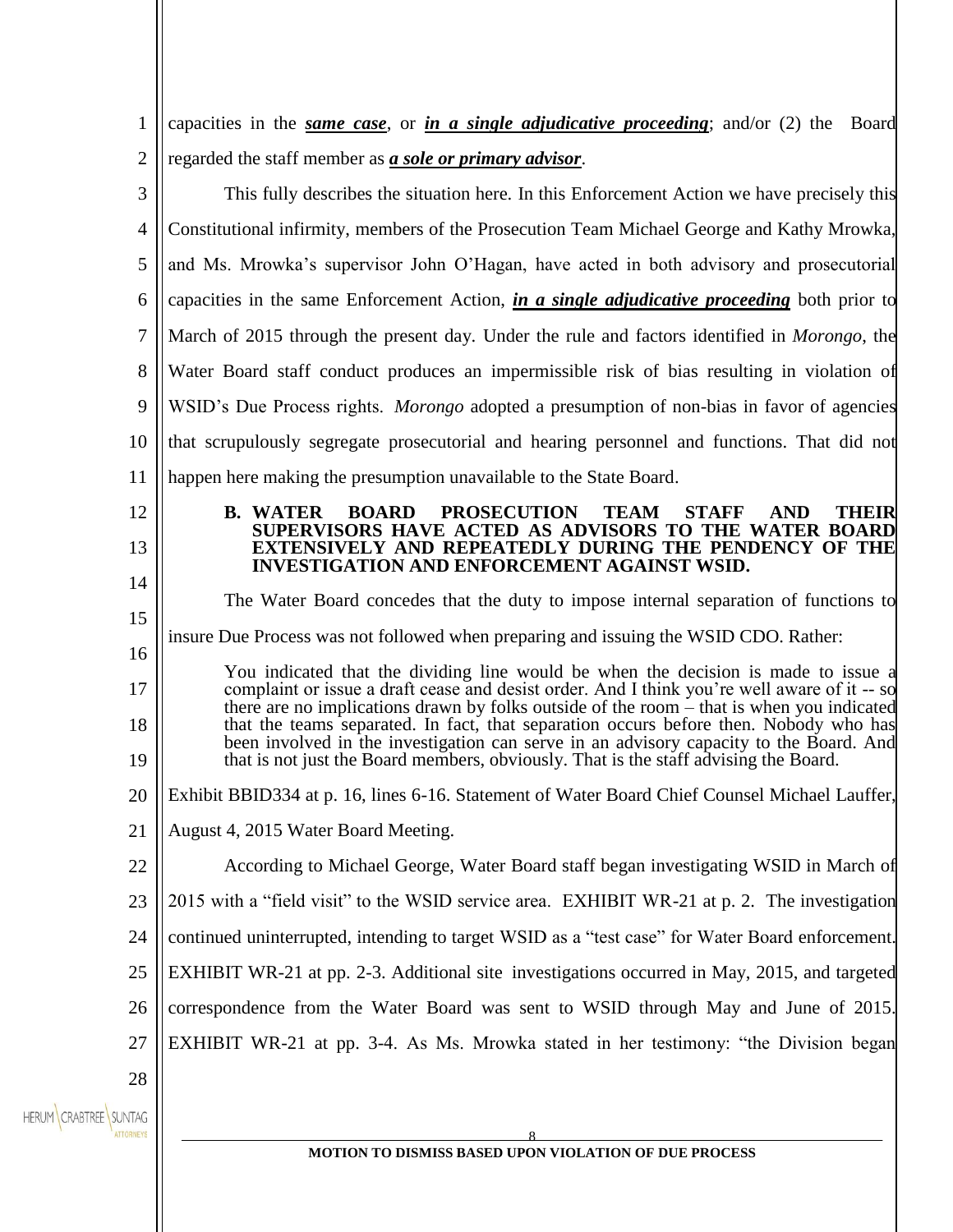1  $\mathcal{L}$ investigating WSID's potential threatened unauthorized [diversions] following a citizen complaint received in March, 2015." EXHIBIT WR-7 at p. 4.

3 At the August 4, 2015 Water Board meeting, John O'Hagan stated:

> **[A]s an item comes up, there is an ethical wall that is built, that there is no communication between the advisory team and the prosecution team in any cases because of the rules of law. And we want to make sure that integrity is maintained. So we know very well who is on each side of the wall and we ensure the communication is not met in between those when a case comes before hearing**.

10 12 EXHIBIT BBID334 at p. 14 lines 3-10 (bolding added). However, Mr. O'Hagan's subsequent actions, combined with Ms. Mrowka's actions, severely undercut and impeach his statements, as evidenced by the email communications between him and members of the Water Board Executive Office, and between Ms. Mrowka and members of the Water Board Executive Office. In this Enforcement Action, the required impenetrable "ethical wall" was neither built nor observed.

13

4

5

6

7

8

9

11

14 15 16 17 18 19 20 21 22 23 24 25 26 27 As a consequence of failing to separate the prosecution and adjudicative functions, after applying the statutory factors, it is inescapable that the staff action disables the agency from conducting an enforcement hearing consistent with Due Process principles and accordingly the risk of bias in the absence of Due Process safeguards is too high. The Hearing Officer, as part of the Water Board, has listened to and been advised by members of the Prosecution Team and their supervisor about how the Division of Water Rights determined water availability in 2015, listened to the members of the Prosecution Team explain its methodology, and how that methodology was changed and "improved." There is no question that human nature responds to such continued and extensive contact with a bias in favor of the prosecution team, bolsters the team's credibility over contested issues and fact and law, and enhances an inherent trust that these actions are genuine, valid, and legal. A post-hoc cure for collapsing these competing functions is not available or effective. The staff action infected the process in a manner that cannot be fixed in this context. The damage to WSID's ability to obtain a fair hearing from the Water Board with this Prosecution Team is irreparable, and the protections flowing from the Due Process Clause are cut off.

28

///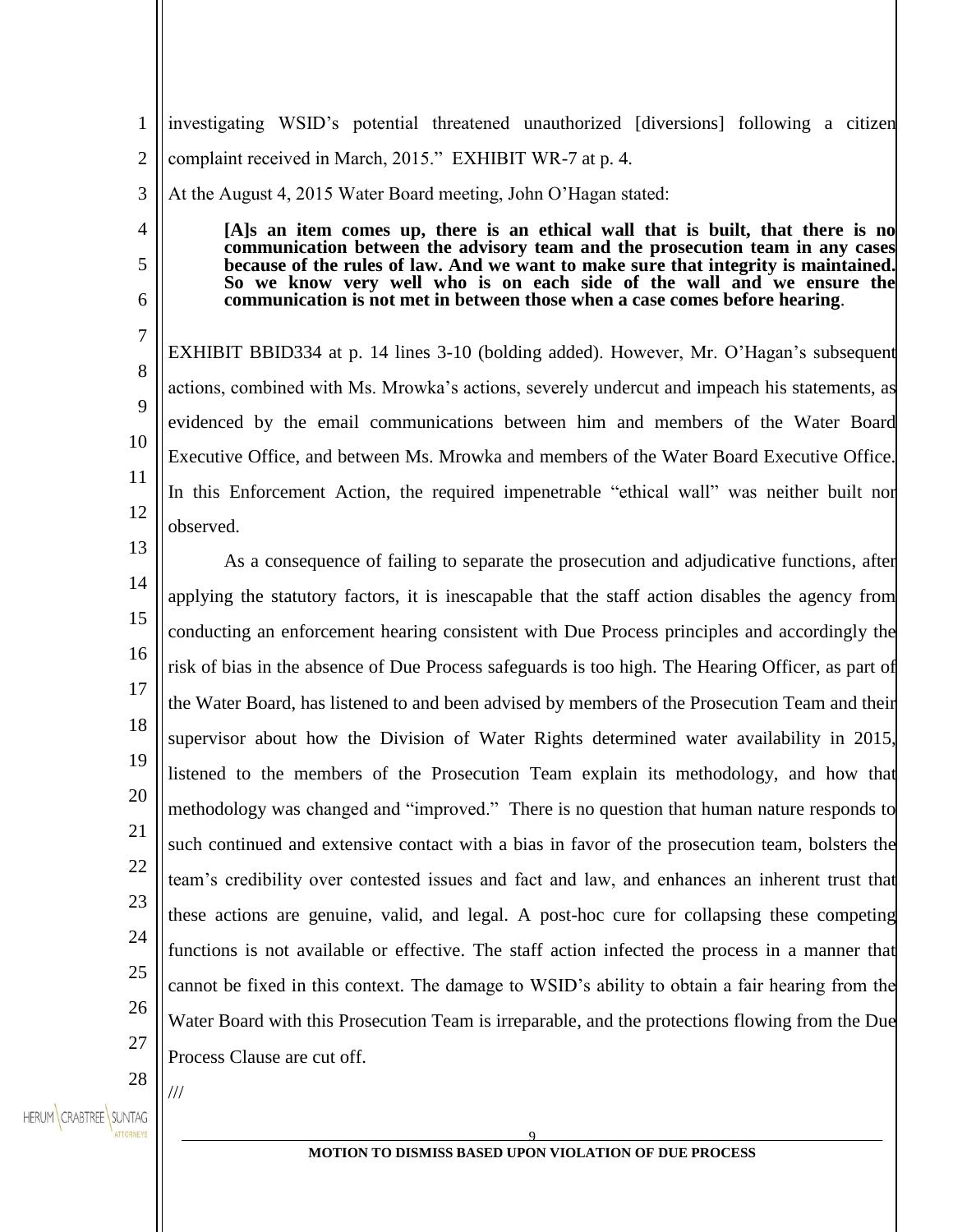| $\mathbf{1}$                               | V.                                                                                                               |
|--------------------------------------------|------------------------------------------------------------------------------------------------------------------|
| $\sqrt{2}$                                 | <b>CONCLUSION</b><br>WSID respectfully requests that the Hearing Officer grant its motion to dismiss in light of |
| $\mathfrak{Z}$                             | the violations of WSID's due process.                                                                            |
| $\overline{4}$                             |                                                                                                                  |
| $\sqrt{5}$                                 | Date: January 25, 2016                                                                                           |
| $6\,$                                      | HERUM\CRABTREE\SUNTAG<br>A California Professional Corporation                                                   |
| $\boldsymbol{7}$                           |                                                                                                                  |
| $8\,$                                      | By:                                                                                                              |
| 9                                          | <b>JEANNE M. ZOLEZZI</b>                                                                                         |
| 10                                         | Attorneys for<br>The West Side Irrigation District                                                               |
| 11                                         |                                                                                                                  |
| 12                                         |                                                                                                                  |
| 13                                         |                                                                                                                  |
| 14                                         |                                                                                                                  |
| 15                                         |                                                                                                                  |
| 16                                         |                                                                                                                  |
| $17\,$                                     |                                                                                                                  |
| $18\,$                                     |                                                                                                                  |
| 19                                         |                                                                                                                  |
| $20\,$                                     |                                                                                                                  |
| 21                                         |                                                                                                                  |
| $22\,$                                     |                                                                                                                  |
| $23\,$                                     |                                                                                                                  |
| $24\,$                                     |                                                                                                                  |
| $25\,$                                     |                                                                                                                  |
| $26\,$                                     |                                                                                                                  |
| $27\,$                                     |                                                                                                                  |
| $28\,$                                     |                                                                                                                  |
| SUNTAG<br><b>HERUM</b><br><b>ATTORNEYS</b> | 10                                                                                                               |
|                                            | MOTION TO DISMISS BASED UPON VIOLATION OF DUE PROCESS                                                            |
|                                            |                                                                                                                  |
|                                            |                                                                                                                  |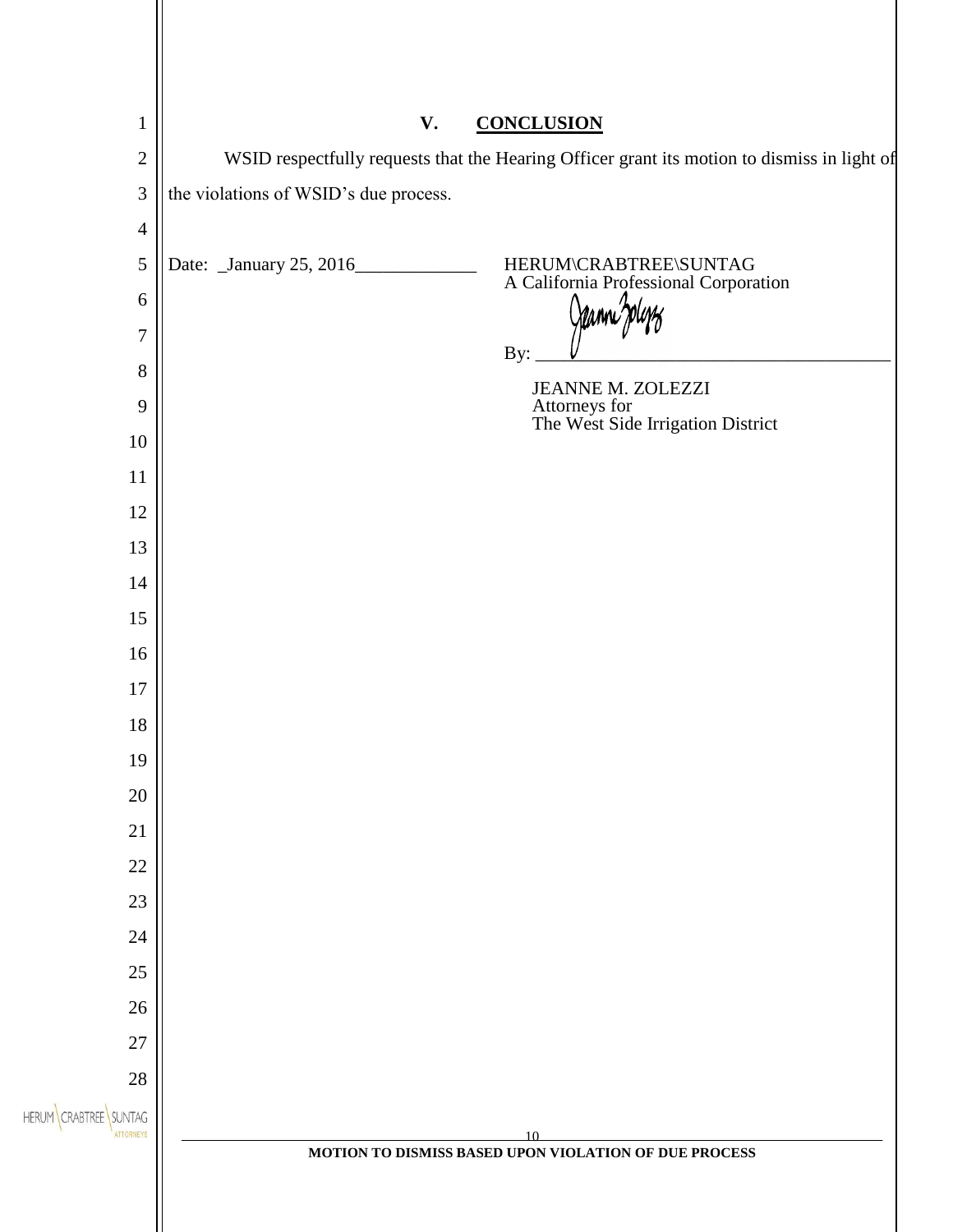| 1<br>$\overline{2}$<br>3<br>$\overline{4}$<br>5<br>6<br>$\tau$ | JEANNE M. ZOLEZZI, SBN: 121282<br>KARNA E. HARRIGFELD, SBN: 162824<br>JANELLE KRATTIGER, SBN: 299076<br>HERUM\CRABTREE\SUNTAG<br>A California Professional Corporation<br>5757 Pacific Ave., Suite 222<br>Stockton, CA 95207<br>Telephone: (209) 472-7700<br>Attorneys for THE WEST SIDE IRRIGATION DISTRICT |                                                                                                        |  |
|----------------------------------------------------------------|--------------------------------------------------------------------------------------------------------------------------------------------------------------------------------------------------------------------------------------------------------------------------------------------------------------|--------------------------------------------------------------------------------------------------------|--|
| 8                                                              | BEFORE THE STATE WATER RESOURCES CONTROL BOARD                                                                                                                                                                                                                                                               |                                                                                                        |  |
| 9                                                              |                                                                                                                                                                                                                                                                                                              |                                                                                                        |  |
| 10<br>11                                                       | <b>ENFORCEMENT ACTION ENFO1949</b><br>DRAFT CEASE AND DESIST ORDER<br>REGARDING UNAUTHORIZED                                                                                                                                                                                                                 | <b>MOTION TO DISMISS -</b><br><b>METHOD OF DETERMINING WATER</b><br><b>AVAILABILITY IS AN UNLAWFUL</b> |  |
| 12                                                             | <b>DIVERSIONS OR THREATENED</b><br>UNAUTHORIZED DIVERSIONS OF                                                                                                                                                                                                                                                | <b>UNDERGROUND REGULATION</b>                                                                          |  |
| 13                                                             | WATER FROM OLD RIVER IN SAN<br><b>JOAQUIN COUNTY</b>                                                                                                                                                                                                                                                         | Hearing Date: March 21, 2015<br>Hearing Officer: Frances Spivy-Weber                                   |  |
| 14                                                             |                                                                                                                                                                                                                                                                                                              |                                                                                                        |  |
| 15                                                             | <b>INTRODUCTION</b>                                                                                                                                                                                                                                                                                          |                                                                                                        |  |
| 16                                                             | The West Side Irrigation District ("WSID") hereby moves to dismiss Enforcement                                                                                                                                                                                                                               |                                                                                                        |  |
| 17                                                             |                                                                                                                                                                                                                                                                                                              | Action ENF01949 ("Enforcement Action") against it because the State Water Resources                    |  |
| 18                                                             |                                                                                                                                                                                                                                                                                                              | Control Board's ("Water Board") method for determining water availability constitutes an               |  |
| 19                                                             |                                                                                                                                                                                                                                                                                                              | unlawful underground regulation in violation of the Administrative Procedures Act ("APA").             |  |
| 20                                                             |                                                                                                                                                                                                                                                                                                              | The basis for the Enforcement Action is the Water Board's assertion that there was insufficient        |  |
| 21                                                             | water available to support diversion under WSID's License 1381. In prosecuting the                                                                                                                                                                                                                           |                                                                                                        |  |
| 22                                                             |                                                                                                                                                                                                                                                                                                              | Enforcement Action, the Water Board's Prosecution Team relies on the water availability                |  |
| 23                                                             |                                                                                                                                                                                                                                                                                                              | analysis set forth in the Draft Cease and Desist Order. (WR-1, ¶35.) The methodology used by           |  |
| 24                                                             |                                                                                                                                                                                                                                                                                                              | the Water Board to determining water availability was not adopted in accordance with the               |  |
| 25                                                             |                                                                                                                                                                                                                                                                                                              | procedures required by the APA. Therefore, the Water Board's actions violate the APA,                  |  |
| 26<br>27                                                       |                                                                                                                                                                                                                                                                                                              | constitute an unlawful underground regulation and, cannot be used as a basis for the                   |  |
| 28                                                             | <b>Enforcement Action.</b>                                                                                                                                                                                                                                                                                   |                                                                                                        |  |
| HERUM CRABTREE SUNTAG<br><b>ATTORNEYS</b>                      |                                                                                                                                                                                                                                                                                                              | <b>MOTION TO DISMISS -</b>                                                                             |  |

**METHOD OF DETERMINING WATER AVAILABILITY IS AN UNLAWFUL UNDERGROUND REGULATION**